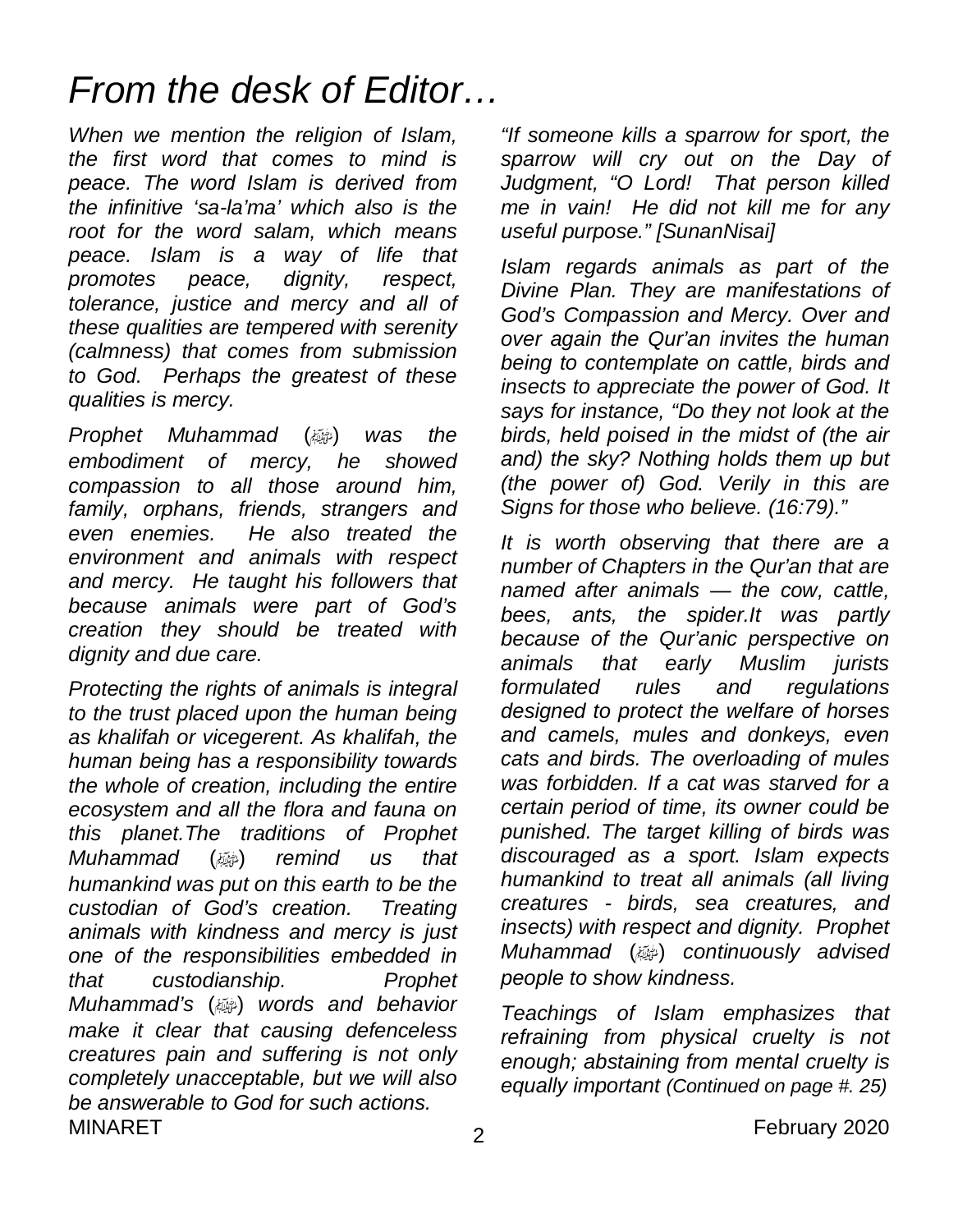# Spiritual Culture in Islam

His Eminence Shah Muhammad Abdul Aleem Siddiqui Al-Qaderi (R. A.) (Continued from the last issue)

For the achievement of the same end has the institution of Zakat or Poor-rate, been made compulsory in Islam. Because if one is obliged to give away regularly a percentage of his annual savings, he will not get too fond of amassing wealth at the expense of neglecting his duties towards society.

The institution of Haj or pilgrimage to Mecca, which is the fifth pillar of Islam, is also to help us in subjugating the Nafs-al-Ammarah. This fact can be easily understood if we reflect on the strict discipline and sacrifice that its performance entails.' For, when the pilgrim severs himself from his home and all those near and dear to him, and, on arrival at Mecca, goes round and round the Kaaba, in performing the prescribed number of Tawaf, bare-headed, covered in a seamless unsown garb, and like a mad lover, absorbed in the contemplation of his beloved Lord, he demonstrates his advance from the common level of human life to a higher state of spiritual glory.

MINARET 3 3 February 2020 If these duties are performed in a true spirit and the prescribed manner, they will suffice for the spiritual training and progress. For, their consistent observance will serve to bring the Nafsal-Ammarah under absolute control, and simultaneously tend to develop the Nafsal-Lawwamah. This will result in the eschewing of all sins, and side by side impart peace to the soul for devoting itself completely and without any disturbance to the remembrance of God. This

condition, when it becomes permanent, is known by the name of the Nafs-al-Mutmainnah or the Tranquil Self. A reference to it is found in the verse of the Holy Quran which reads :—

"O thou Tranquil Self. Come back to thy Lord, well-pleased (thyself), and wellpleasing unto Him". (Chapter LXXXIX, Verse 27- 28).

Having strengthened itself through the remembrance of God and having perceived its own reality through contemplation, the soul breaks the fetters of finitude and rushes towards its origin in a state of profound ecstasy, as the Sufipoet Jalaluddin Rumi says:—

"He who had strayed from his Origin

Seeks to be with it again"

The Holy Prophet (ﷺ) said: "Imbue yourselves with Divine Morals", which, when explained, means: Allah is pure, hence you also should strive after purity: Allah is Perfect, hence you also should work for the elimination of your defects and short-comings and strive after perfection; Allah is the Embodiment of Truth, hence you also should imbue yourselves with truthfulness, Allah is just, hence you also should practice justice and eliminate the desire of oppressing anyone; so on and so forth. Hence when the vision of the soul is focused on its Origin (God), the human personality which is so to say, its mirror, or, in other words, a lamp for the spiritual light, begins to reflect the Divine Morals. Or,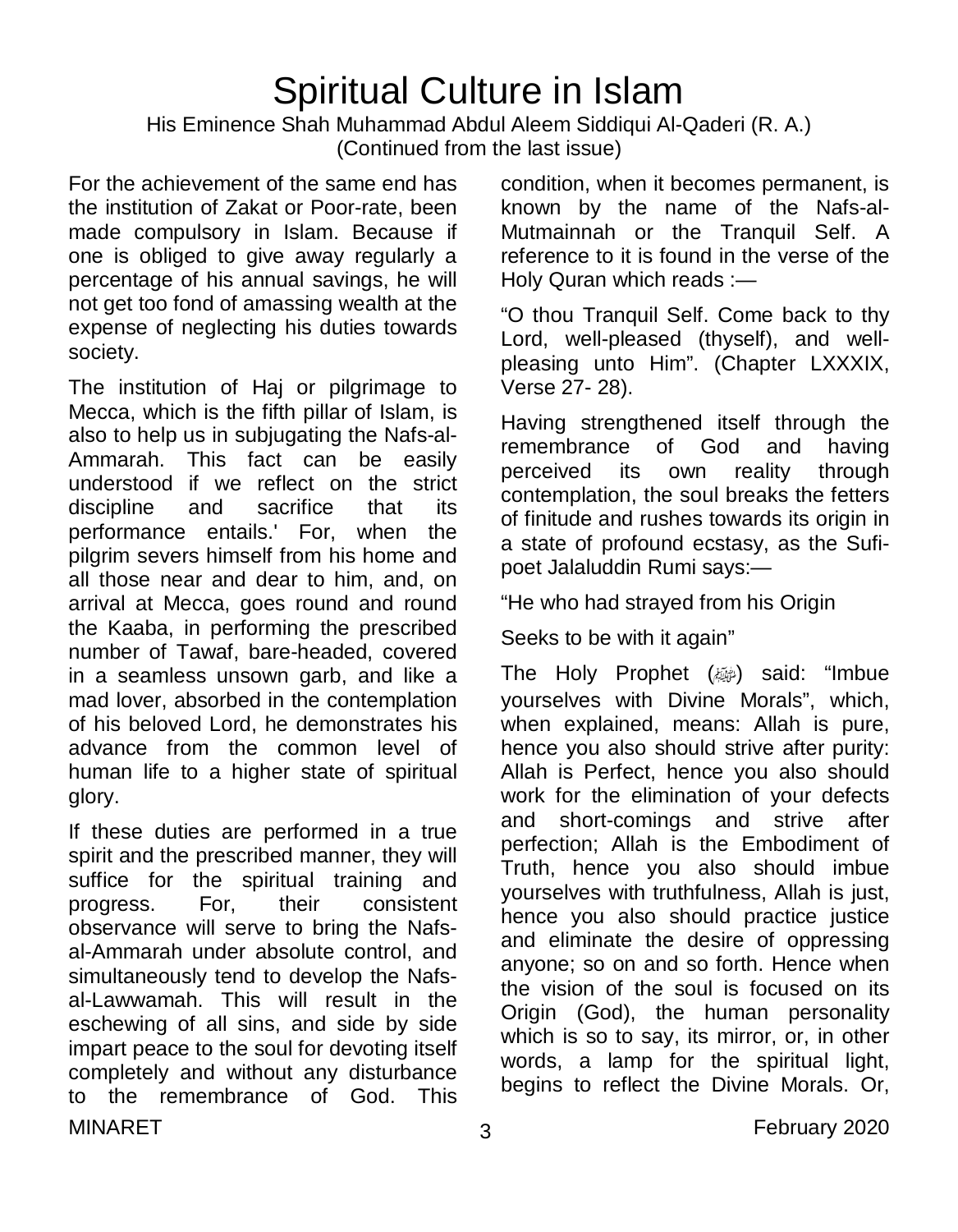you might say, that, as the soul has a special affinity with God, it realizes at this stage that it is itself mirror in which the Divine Attributes reflect themselves and that it is the repository of the Divine Morals.

Now let us pause and think. What is the manner in which the Divine Attributes manifest themselves? This leads us to the question: What is the universe in reality? A layman's answer would be that it is a combination of inorganic substances, plant life and living organisms. That is what appears. But in reality each and every component part of the universe is a manifestation of the Divine Attribute of Creation. As the art of a carpenter shows itself in the table or the chair that he makes and the skill of a painter is known by the picture he produces, so do the phenomen of the universe manifest God's Attribute of Creation, both in their appearance and reality. Hence a study of all these Manifestations of the Divine Attributes unlocks the door through which we can witness the Attributes themselves.

Let us pause again and contemplate on the constitution of man. How strange are the conclusions that emerge before us! The bones provide a prototype of the world of inorganic matter; the hair present a resemblance to the plant life; the passions and desires and other similar traits display animality. Then, to pass from the whole to the parts: the blood, circulating in the veins and arteries and feeding the body, resembles the rivers and the canals that grace the earth; the eye with its pupil presents a pattern of the pearl in its shell; so on and so forth.

MINARET MINARET Thus, but without any attempt to conceive

a complete analogy, and that for obvious reasons we can say that as the seed of a plant is the repository of the chemical elements of its trunk, branches flowers and fruits, so the human personality may be said to be the "seed" in which we find the whole creation, a mirror in which the universe is reflected.

But then the human personality is itself rooted in the soul. Hence, if the body is a mirror for the universe, and the soul its "seed" and "mirror", then the soul becomes the repository of the Manifestations of the Divine Attributes, with its main abode in the heart, it was to this effect that, while addressing his son Imam Hasan, Caliph Ali said: "O my son! meditate on thy self; thy body is small, but it contains in it a vast world (i.e., thy being is a microcosm, a mirror for the whole creation)". And the Holy Prophet (@) observed: "There is a small piece of flesh in a human being which, if healthy, the whole body is healthy, but if unsound, the whole system is diseased; lo! that is the heart".

This heart has not, however, only a physical significance. It is also the seat of a special faculty, as the following verse of the Holy Qur'an indicates: "God . . . . . . . . ......gave you hearing and seeing and heart: what little thanks do ye return?" (XXXII :9) In this sense, according to Sir Muhammad Iqbal "the 'heart' is a kind of inner institution or insight which, in the beautiful words of Rumi, feeds on the rays of the sun and brings us into contact with aspects of Reality other than those open to sense–perception. It is, according to the Qur'an, something which 'sees', and its reports, if properly interpreted are never false. We must not, however,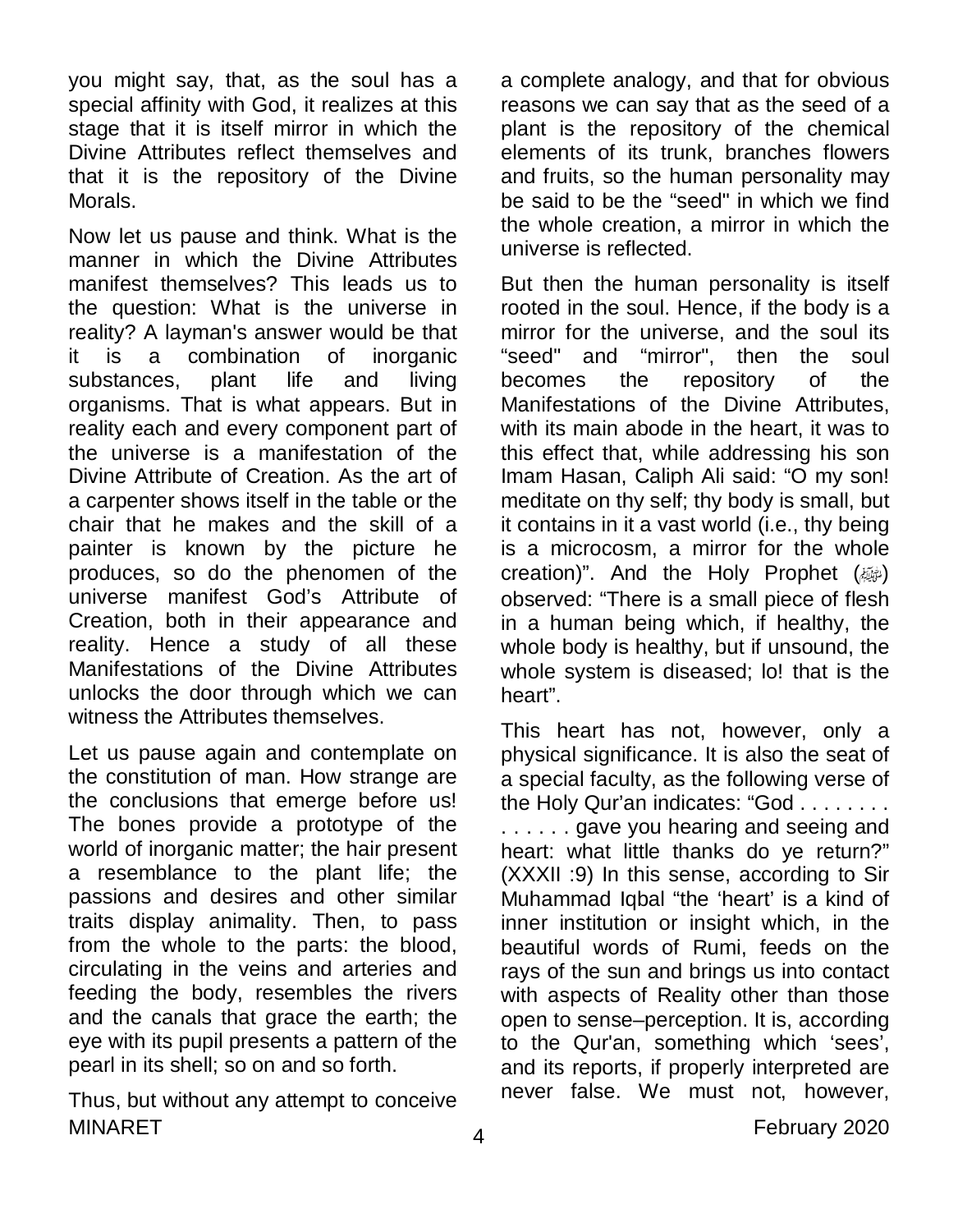regard it as a mysterious special faculty; it is rather a mode of dealing with Reality in which sensation in the physiological sense of the word, does not play any part. Yet the vista to experience thus opened to us is as real and concrete as any other experience. To describe it as psychic, mystical, or supernatural does not detract from its value as experience." Further he says: "To the primitive man all experience was supernatural. Prompted by the immediate necessities of life he was driven to interpret his experience, and out of this interpretation gradually emerged 'Nature' in our sense of the word. The total Reality, which enters our awareness and appears on interpretation as an empirical fact, has other ways of invading our consciousness and offers further opportunities of interpretation. The revealed mystic literature of mankind bears ample testimony to the fact that religious experience has been too enduring and dominant in the history of mankind to be rejected as mere illusion. There seems to be no reason, to accept the normal level of human experience as fact and reject its other levels as mystical and emotional. The facts of religious experience are facts among other facts of human experience and, in the capacity of yielding knowledge by interpretation, one fact is as goods as another".

Now, to return to our argument. As stated earlier, the body reflects the forms of the material entities. Similarly their spiritual reality is reflected in the heart. Hence says Rumi: "Purify thy heart from the rust (of sins); then shalt thou perceive that Light (of Reality)".

It is quite obvious that if a mirror is dirty, it cannot reflect a true picture. How can,

therefore, the mirror of the heart reflect the reality of the Divine Attributes, if it is enveloped in the mist of sins and hidden under the clouds of worldly desires and mundane indulgences. Only when it has been cleansed and purified and focuses on the Reality, will be the light of the reality of Divine Attributes dawn on it and illumine the path leading to the knowledge of the Divine Self as such. The great prophet, Jesus Christ probably refers to this stage in the spiritual evolution when he says: "The vision of God is for the pure in heart". At this stage, the spiritual pilgrim finally attains consciousness of the truth enunciated by the Qur'an that God is "nearer to him than his jugular vein'. (L: 16). This consciousness creates in him a profound yearning to experience the actual state of proximity and when this yearning reaches highest point, the realization automatically follows, and the Qur'anic truth is established, that: "The Evidences and Signs of God are in your own selves: will ye not then see? (LI: 21).

Deeper as the soul dives in the contemplation of that proximity and close contact, the more profoundly it realizes its native beauty, purity and luster, qualities, which were formerly concealed under the grossness of the body even as a jewel of the first water may be lying hidden under the mud. Rumi has tried to depict that indescribable experience in his verse:

By a halo of transcendental light am I surrounded,

On all sides right, left, up and down.

And Mansur Al-Hallaj, the famous Sufi martyr, sang out his ecstasy thus:

Now stands no more between the Truth and me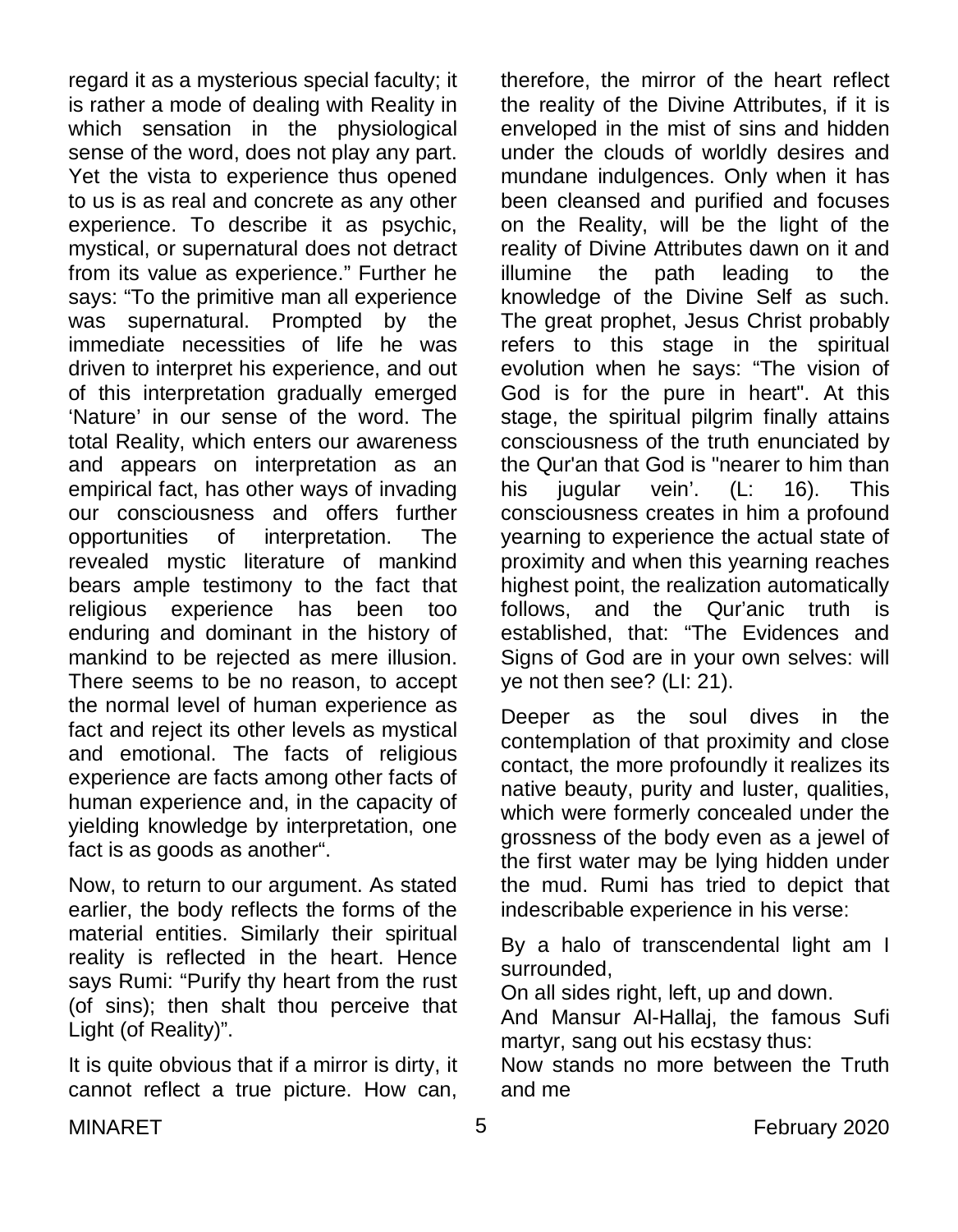Reasoned demonstration, or proof, or revelation:

Now, brightly blazing forth, Truth's luminary

Hath driven out of sight

Each flickering, lesser light,

He only knoweth God, whom God hath shown

Himself: shall the eternal

Be known of the diurnal?

Not in His handiwork may God be known: Can endless time be spent into a chance event?

Of Him, through Him, and unto Him, a sign

Of truth, an attestation He grants through inspiration,

Of Him, through Him,

His own, a truth Divine,

A knowledge proved and sure

Hath made our hearts secure.

This I have proven, this I now declare,

This is my faith unbending,

And this my joy unending:

There is no god but God I no rivals share His peerless majesty,

His claimed supremacy.

When men have been alone with God, and know,

This is their tongues' expression,

And this their hearts' confession:

This ecstasy of joy knits friend and foe

In common brotherhood,

Working to common good.

MINARET **February 2020** The water of the ocean is lifted up in the form of vapour by the magnetic force of the heat of the sun, is transformed into cloud, and falls down on the earth in the shape of rain. Some of it is absorbed by the earth, some getting mixed with dirt and dust remains mingled with the mud and mire, whilst some of it, in search of its origin, finds its way into the springs, flows

in the waves of the rivers, and finally merges itself in the ocean its original source.

That is the reality and destiny of man. But beware! no analogy framed on the material objects can adequately convey the spiritual truths. Beware! on the precipice of the forgetfulness of this important fact, many have stumbled and conferred divinity on mortals. Hence the analogy just stated, as also the other analogies, should serve only to act as pointers. We should understand that **we cannot realize our destiny unless we rise above earth rootedness. Inanimateness and lifelessness, dependence and helplessness, selfindulgence and selfishness, which are the characteristics of the mineral, vegetable and respectively, shall have to be left behind, and angelic traits cultivated instead**. And when that is done, the veils of ignorance and separation shall be automatically torn asunder and we shall find ourselves standing face to face with the Reality. The "l" and "we" shall vanish and the realization will dawn that it is He alone who existed in the past, who exists in the present, and who will exist in the future. "To God we belong, and unto Him is our return" (II : 156); in these simple words the Holy Quran relates the profound truth about human destiny, and a more lucid statement could not have been possible.

Hence, if we aspire for spiritual culture and wish to attain the pinnacle of spiritual perfection, the way for us is open. Just as a blind man entrusts himself to the care of a medical doctor for treatment and detail, we will, (Continued on page #. 25)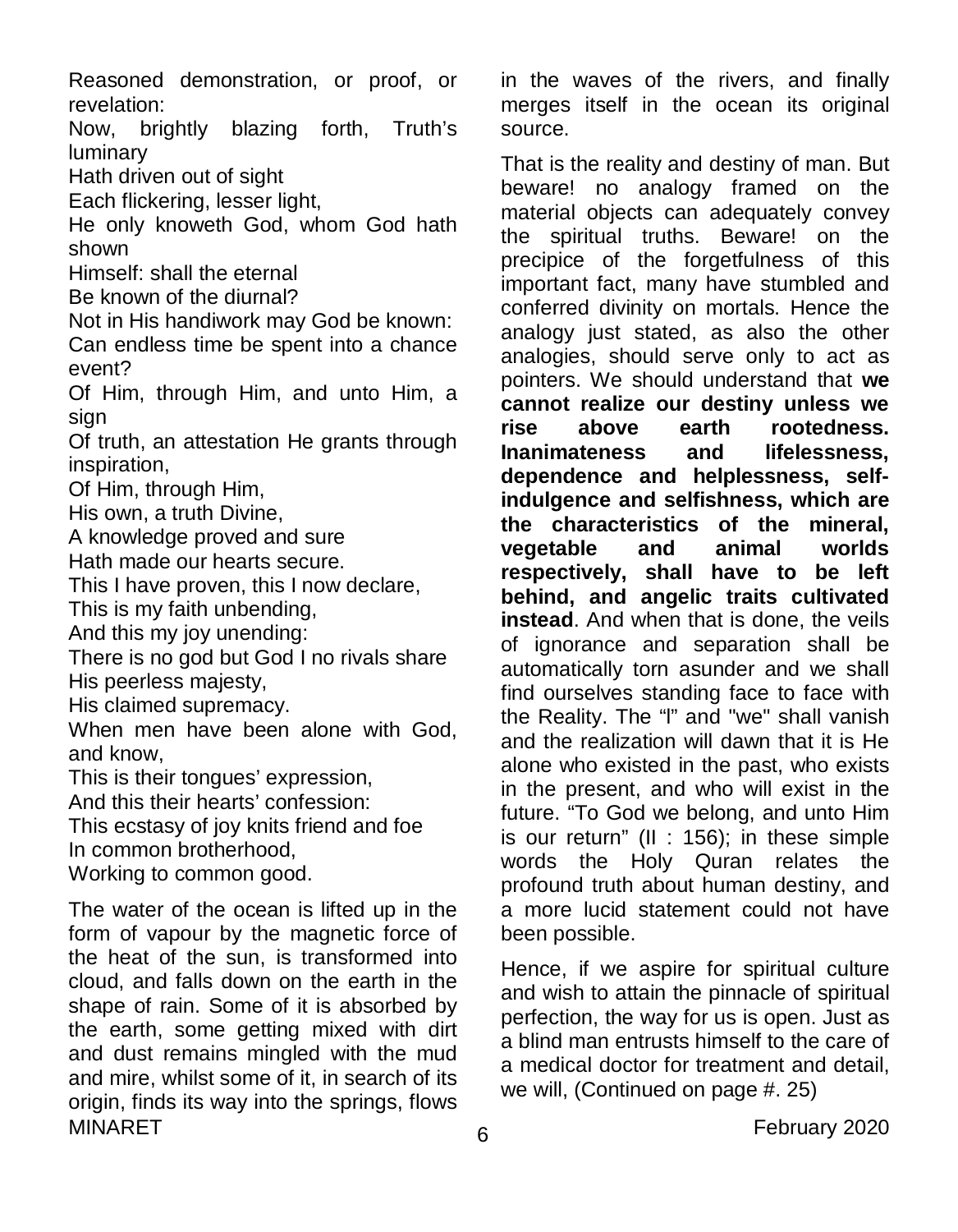### Science and Human Nature

Prof: Muhammad Abdur Rahman Khan

Science both theoretical and practical, mathematical, physical or chemical has been confined mostly to the investigation of laws relating to inanimate matter, and its energy of motion or of chemical combination. Until quite recently little systematic attention was paid to the science of living matter, especially the science of human nature.

It is true that from time immemorial man realized the importance of medicine or the science of healing; but it dealt mostly with empirical methods of curing or preventing diseases. With the development of physiology, scientists learnt to depict man as a complicated community of cells, humours and nutrient fluids. Man as a complete being endowed with a material body, physical attributes, power of thinking, mental and spiritual activities, moral, aesthetic and social qualities, intuition and inspiration, is still a highly complicated and unsolved problem—almost a mystery.

The physical sciences are no doubt very important. They have engaged the attention of many of the greatest scientists of the world—men of genius. who have probed the universe and discovered the laws of matter and motion in the abstract. They are able to predict the movements of the heavenly bodies, know their dimensions and constitution, measure their masses and temperatures. Astronomers and physicists have estimated the entire amount of matter in the universe, counting to a fair degree of accuracy the total number of atoms and molecules of which the material world is

composed. Quite recently they learnt the secret of stellar radiation, and from what is happening in the interior of the stars have got control over atomic energy—a source of immense mechanical power, or menace to the entire human race.

But as regards the science of human nature it must be admitted that very little positive knowledge has as yet been obtained, partly because very few masterminds, have interested themselves in this subject and partly because adequate means of investigation have not been provided for, or planned or even contemplated. It is true that modern civilization is beginning to realize this defect and is making some attempts to remedy it; but unless this is done on an adequate scale and systematic basis, the degeneracy of man that has set in under the evil influence of what is dubbed as "industrial civilization" will continue to increase with accelerated speed and lead to disastrous results for the entire human race.

Hygiene, new methods of pathological treatment, more powerful drugs, more skilful surgery, have on the whole lengthened the average span of human life—not to speak of increase of weight, size and stature; but with all this apparent progress, nervous disorders, insanity and intellectual and moral deterioration (especially in the most advanced urban areas) have become dangerously more frequent. It is stated by an expert medical investigator attached to the stall of the Rockefeller Institute of Medical Research, New York, on the authority of C.W. Bears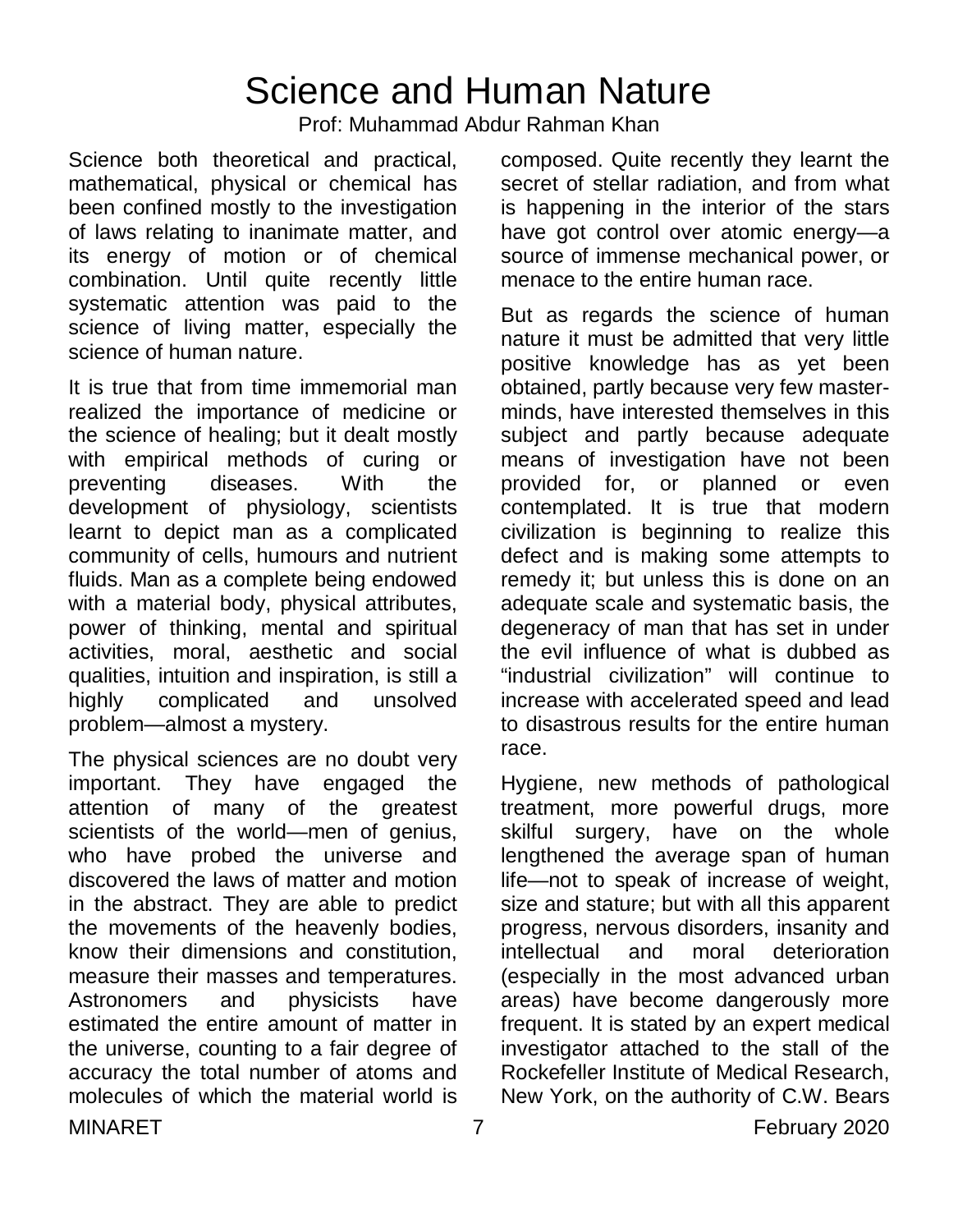(judging by figures for 1938) that one out of every 22 men in the State of New York has either been to a lunatic asylum or is still there. In the whole of the United States, the hospitals care for almost eight times more feeble-minded or lunatics than consumptives. Each year about 68 thousand new cases are admitted to insane asylums and similar institutions.

At this rate about one million children and young men who are now studying in schools and colleges may have to enter such asylums at one time or another certainly a most gloomy picture to contemplate.

Worry, anxiety and uncertainty of settled life are no doubt the real causes of this state of affairs-an indirect result presumably of industrial civilization, that manufactures more things than are necessary and tries to sell them with profit to people who do not really require them—an era of mechanical life devoid of hope, faith or vision.

MINARET 8 8 February 2020 Absorbed in the study of material sciences, man does not even know what wonderful hidden powers he possesses and can employ them with profit to the world in general. Though physiology has progressed fairly rapidly, psychology is still a. loose collection of isolated facts, awaiting integration. Irrefutable evidence is provided of clairvoyance and telepathy, of efficacy of prayer in curing dangerous diseases. We read of mysterious powers possessed by saintly persons living a life of asceticism and moral purity. A systematic study of these phenomena is sure to extend the boundaries of our knowledge concerning the nature of man and contribute to human peace and happiness.

A few facts concerning man's mysterious powers may be mentioned in this connection. Sir J.J. Thomson has written in his 'Recollections and Reflections that while he was Master of Trinity College, Cambridge, after exhausting standard physical methods of exploration to locate sub-terranean water for the use of his garden, he agreed to the suggestion of his gardeners and sent for a water diviner. The man followed his usual method of walking in a state of mental abstraction with a small twig in his hand. When the spot at which he stopped was dug out sufficiently deep, water came up in good quantity to the agreeable surprise of all observers except perhaps the gardener and the diviner, and, it seems, also to the annoyance of some exponents of "orthodox" science.

The Society for Psychical Research was founded in London in 1882 under the presidency of Henry Sidgwick, Professor of Moral Philosophy at the University of Cambridge. In 1919 the International Institute of Metaphysics was established in Paris with the approval of the French Government and under the auspices of the great physiologist, Charles Richet, the discoverer of Anaphylaxis, and of Joseph Teissier, Professor of Medicine at the University of Lyons. The Institute published the Revue Metaphysique. Charles Richet called clairvoyance the sixth sense of man.

It is well known that thought can generate organic lesions and no nourishment is required even for prolonged thinking. Most of the great mystics have voluntarily endured physiological and mental sufferings, at least during an appreciable part of their life. Contemplation may be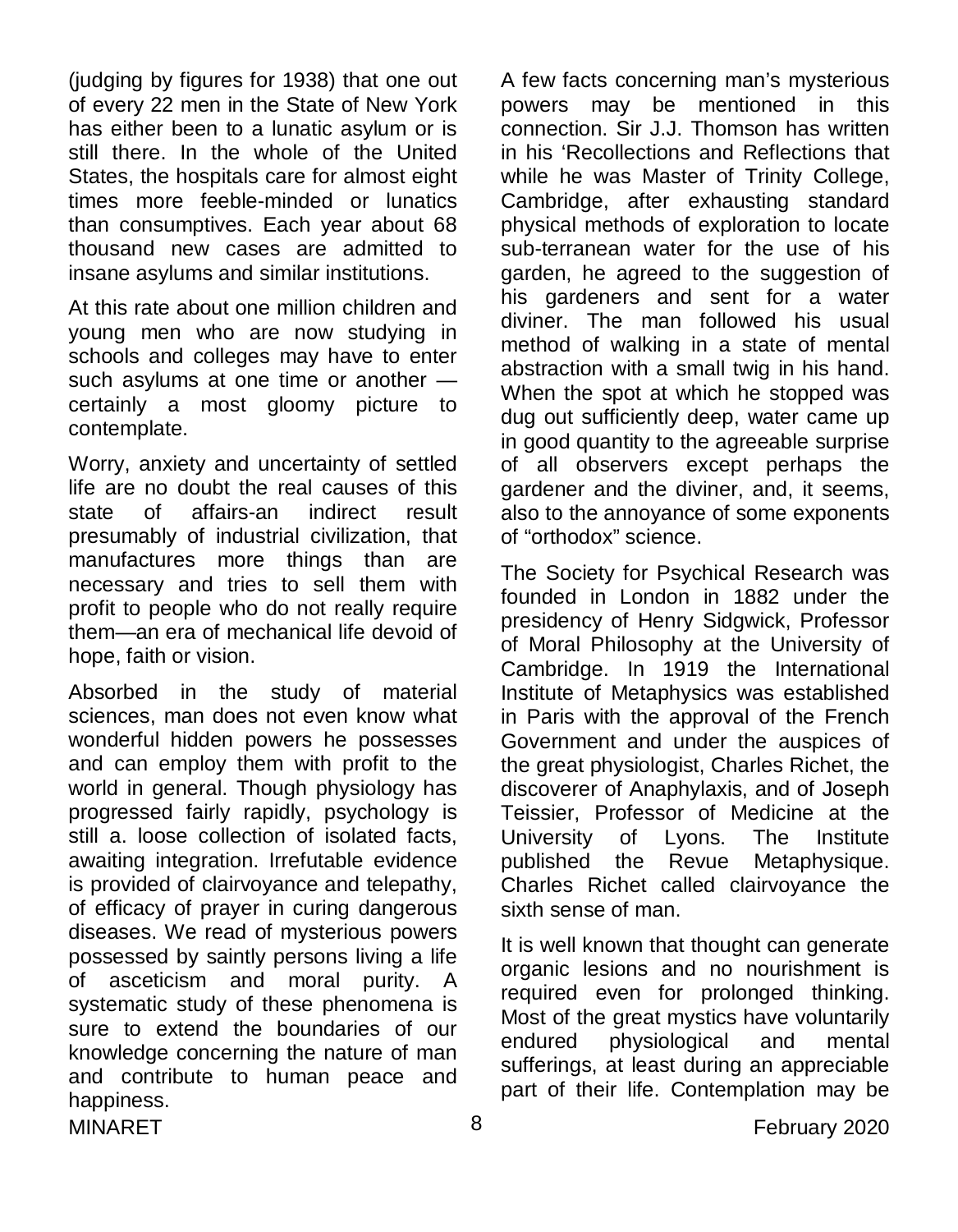accompanied by nervous phenomena similar to those of hysteria and clairvoyance. We have all read accounts of ecstasies, thought transmissions, visions of events occurring at a great distance, and even of levitation (i.e., rising of body above ground without any physical support); we read also of the efficacy of prayer, which is well described by a medical authority as "a mystical elevation, an absorption of consciousness in the contemplation of a principle both permeating and transcending the world."

Authoritative literature on the so-called miraculous cures through prayer is increasing rapidly. Any physician, it is stated, can observe the effect of prayer on the patients brought to Lourdes at the healing spring in the Massavieille Grotto, (in the Pyrenees), and examine the records kept in its Medical Bureau. Several cases have been reported at the Medical Society of Bordeaux by professors of the Medical School of the University. The Commission on Medicine and Religion of the New York Academy of Medicine presided over by Dr. F. Peterson has sent to Lourdes one of its members to study this important subject. Patients are reported to have been cured almost instantaneously of various afflictions, such as peritoneal tuberculosis, ulcerous diseases of the skin, cancer, etc.

Often the patient feels an acute pain, then a sudden sensation of being cured-in a few seconds, a few minutes or at the most a few hours. Wounds are cicatrized (i.e., healed with scars) and pathological symptoms vanish. Sometimes functional disorders disappear before anatomical lesions are repaired. "The rate of healing

of the anatomical defects is remarkably more rapid than in case of regular methods of treatment, but the process follows the same sequences. The only condition to give rise to such phenomena is stated to be humble and fervent prayer. There is no need for the patient in himself to pray or even have religious faith.

Several well-known writers have described the performance of levitation. E.B. Havell at one time Principal, College of Arts, Calcutta, in his "Benares the Sacred City" published in 1905 describes one he saw in 1887 while presiding over the celebration of the Queen Victoria Jubilee at a remote village in Karnool. A Yogi, as a special favour, had consented to exhibit his power in public to honour the occasion. He placed himself behind a curtain and when it was drawn the Yogi was seen as if in a state of trance apparently poised in the air, several feet above the ground, cross-legged and absolutely motionless. He remained in this posture for some 15 minutes, when the curtain was again drawn in front of him. It is a pity it did not occur to anybody to examine him medically during his state of trance and immediately after his recovery.

Sir Monier Williams in his "Indian Wisdom" refers to a case recorded in the Asiatic Journal for March 1829, in which a Brahmin Created some excitement in Madras and exhibited himself before the Governor apparently poised in the air for 40 minutes. Havell adds that neither did this Brahmin, nor the Yogi who honoured the Queen Victoria Jubilee dispense with the curtain, which to ordinary intelligence gives the unfortunate aspect of conjuring to the performance.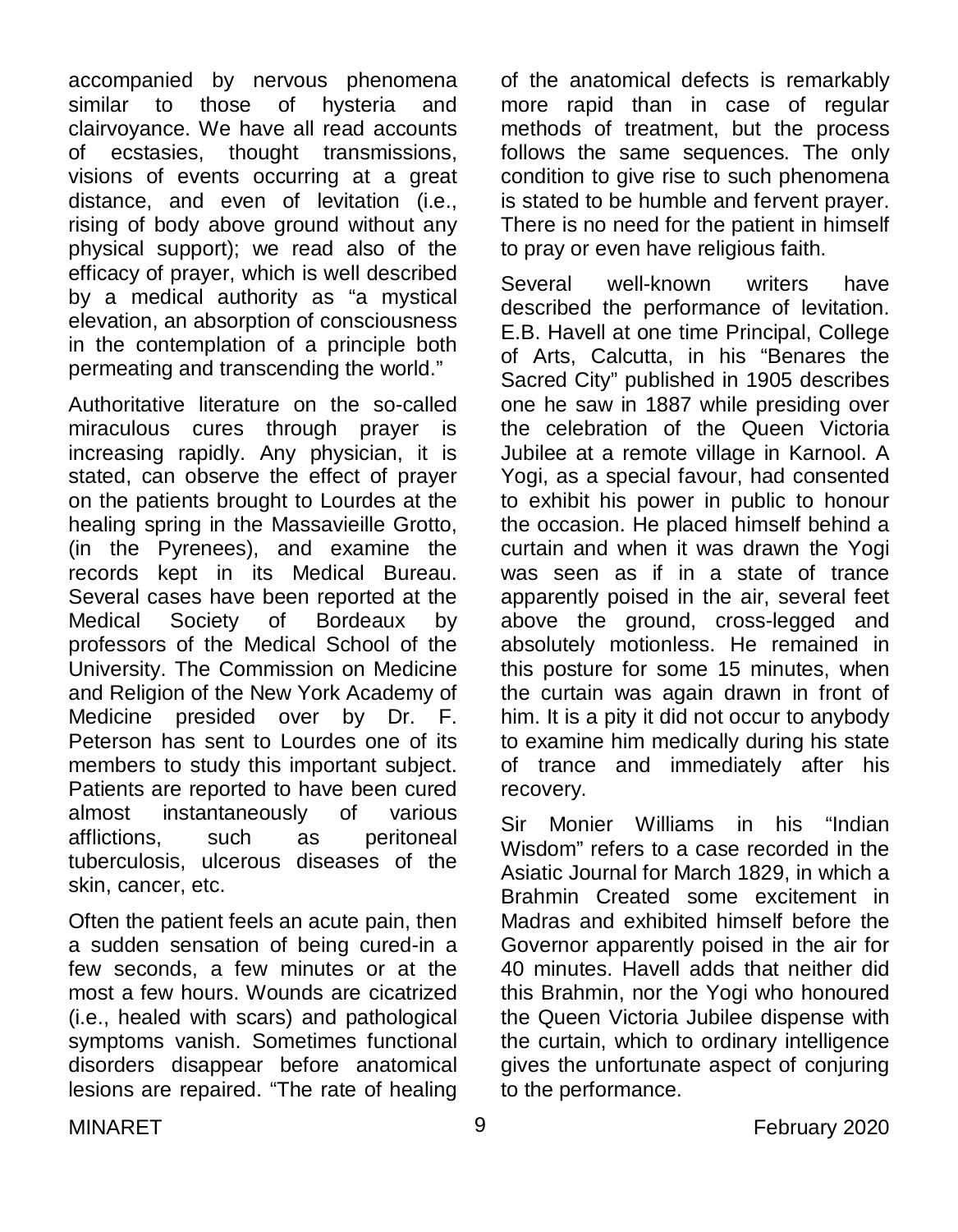The famous Moroccan globe-trotter, Ibn Battutah (1305-77) in his"Tuhfat-ul-Nuzzar (English version by H.A.R. Gibb) describes in much greater detail a similar performance at the court of Sultan Mohammad bin Tughlaq at Delhi. It is more sensational. The Yogi was seen to rise from the ground before the spectators and came down to the ground also before their eyes, after receiving gentle tapings from a wooden shoe sent up after him by an associate in the same mysterious manner (after beating it several times violently and bringing him down to the ground). In this performance there is no mention of any curtain being drawn to screen the performer from the spectators.

MINARET 10 10 10 February 2020 Cures of hundreds of collapse cases from snake bites by means of prayer or incantations are reported from various places even nowadays, with appropriate attestation by responsible persons. It would be too dogmatic to consider without systematic scientific investigation such cures as hallucinations or regard all the serpents whose bites have been cured as non-poisonous or devoid of poison through previous bites. No doubt such investigations require much patient scrutiny but they are worth the trouble taken or the expenses incurred. I can personally testify to a case of instantaneous recovery from pain resulting from scorpion sting. I myself was the victim once upon a time and disdainfully refused at first to submit to a 'mantaram' cure, knowing full well that the wonder worker was a young man of practically no education though courteous and obliging. Curiosity, however, induced me to agree to the incantation scheme; but I stubbornly made up my mind not to

be cured. All the same the instant the formula was uttered the pain that had spread over parts of the body far away from the spot where the sting had actually occurred vanished though the uneasy sensation persisted at the actual spot for some appreciable time. From such an experience one would obviously conclude that the incantation somehow strengthens the nervous system to successfully resist the spreading of the pain due to poison. This is a subject clearly of systematic physiological and pathological research and may lead to interesting results.

We would do well to encourage scientists of established reputation to examine all such cases thoroughly and scientifically and try to understand their technique of Prayer and mystic trance which are believed to produce changes in the cerebral cortex or the glands of internal secretion of the person engaged in prayer or mystic meditation. Thought is known to be transmitted from one person to another through untraceable channels. It is certainly worth one's while to try and find out what these channels are. The old idea that certain 'spirits' good or bad are responsible for this transmission or, in fact, for all weird and inexplicable phenomena, can no longer be entertained. Some scientific explanation must be found.

An infinitesimal quantity of matter, from an appropriate part of the human body, might possibly be conceived as undergoing conversion through mystic contemplation into atomic energy and supplying the power required in levitation' or ultra-mechanical locomotion. Systematic research is bound to explain them or reject and disprove them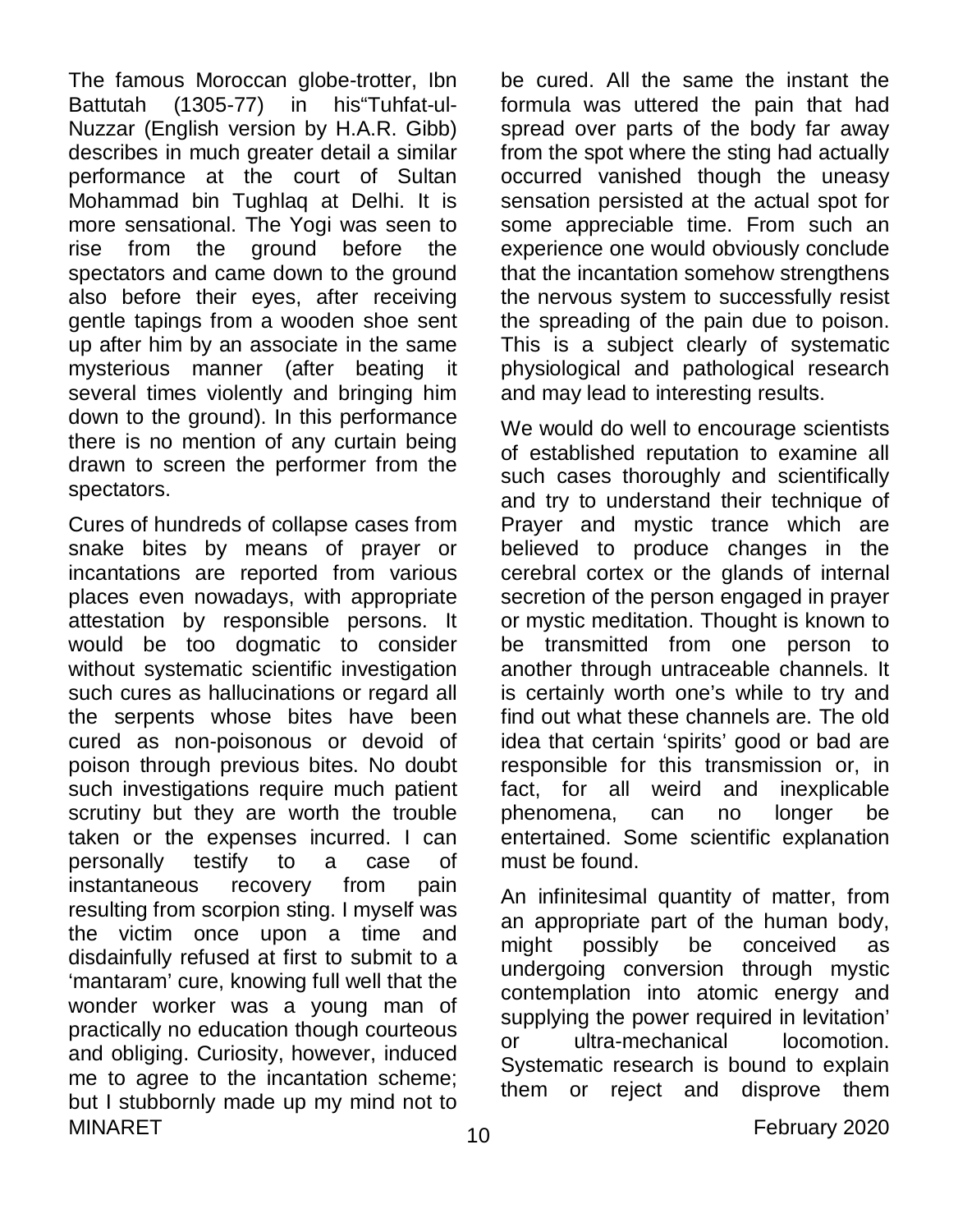### .Social Work Based on Religious Concepts in Islam

Dr. S. Mahmassani

One of the salient features in Islam is its social character. This character follows from the real meaning of religion, which by definition, regulates the relation of man with God, with himself, and with his fellow men. Religion, in this sense, cannot have a practical significance unless it meets squarely the moral and legal foundations of social life itself. Hence, Islam is not a purely theoretical religion confined to creed and acts of worship, but is also a moral code and a legal system, having a prominent social character.

This social character appears in three main principles of Islam, namely, limitation of individual rights by those of society and public interest, merger of rules of justice with those of morality and charity, and guarantee of social security and justice by the institution of Zakat and other legal provisions. The explanation and illustration of these three principles will be given very briefly here.

### **First Principle: Limitation of Individual Rights by those of Society and by Public Interest.**

MINARET **February 2020** It is undeniable that Islam asserted the existence of the fundamental rights of man, the chief of which are personal freedom, freedom of thought and belief, freedom of learning, and right of private ownership. Besides these liberties, Islam recognized and emphasized the principle of equality among all mankind, without any distinction of race, nationality, colour, family or creed. Piety alone is the basis of dignity in Islam.

But, on the other hand, Islam did not consider these individual rights as absolute and without limits. On the contrary, it viewed them from the social standpoint, and limited their exercise by the superior rights of society. The interests of men and their prosperity in this world and in the Hereafter being the raison d'etre of all rights, this raison d'etre cannot be fulfilled except by envisaging the public interest of all society.

This statement is evidenced and illustrated by the following examples and propositions:—

- 1. Islam is against pure individualism and isolationism. It proclaims the necessity of co-operation and brotherhood not only among Muslims but also among all mankind, in view of establishing a universal human brotherhood and a permanent world peace.
- 2. Islamic law protects a man in the exercise of his rights. This exercise if made in the ordinary manner cannot constitute a wrong even if it causes damages. Hence the general rule that "Legal permission is inconsistent with responsibility". This is the equivalent of the Latin and English doctrine of damnum sine injuria.
- 3. Nevertheless, this principle is not absolute in Islamic law, and does not mean that a man can exercise his rights with the intent of causing a damage to others, nor that this exercise is allowed if the damage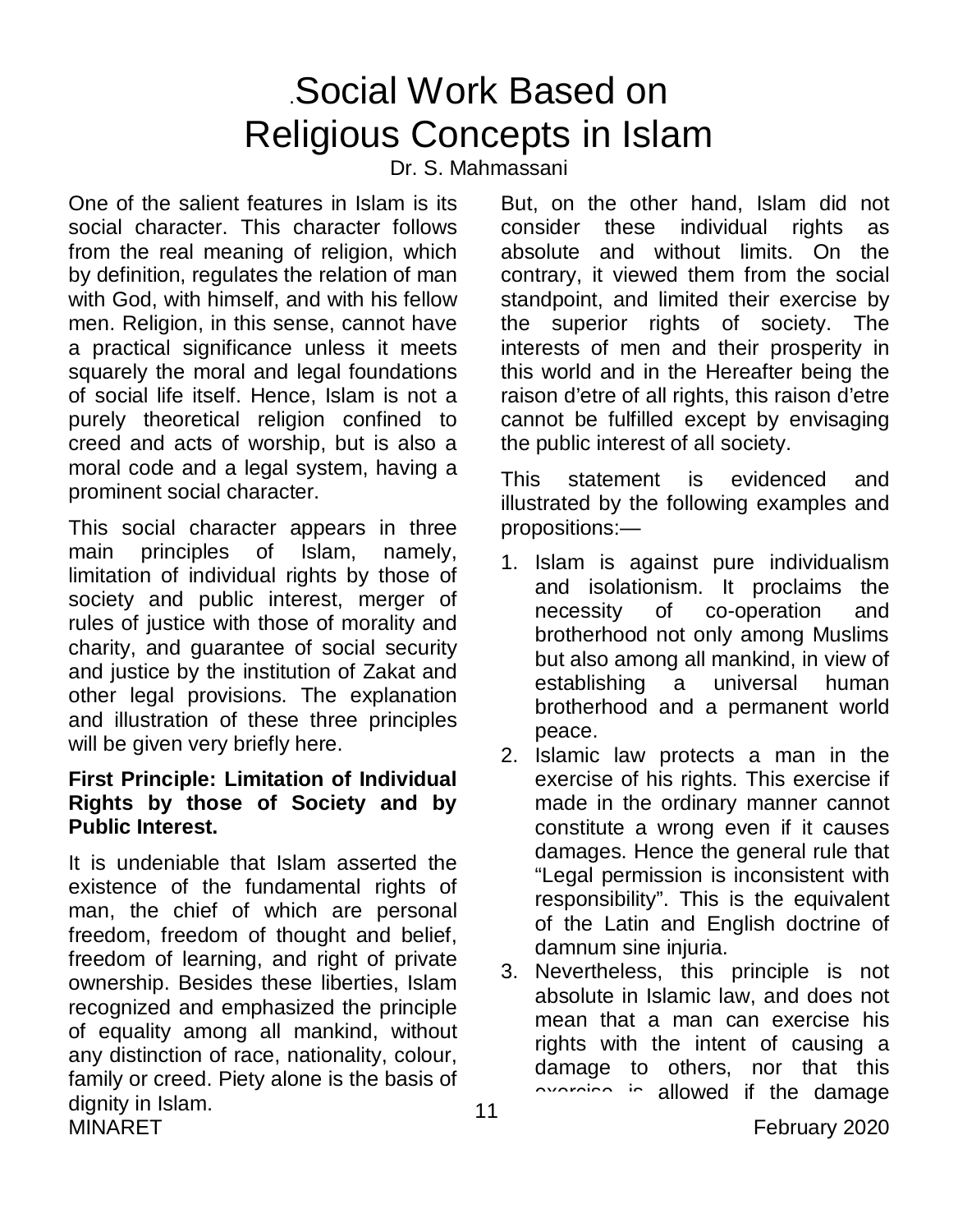caused by it is enormous. In such cases, Muslim jurists considered exercise of rights as abusive and prohibited it in consequence. This is known in jurisprudence as the doctrine of *abus des draits*, which, as a matter of fact, is a social limitation upon the extent of individual rights.

- 4. Islamic law asserts the freedom of ownership and imposes the respect of private property, This is based on the Qur'anic injunction: "Do not appropriate unjustly each other's property" (S iv, 29). It is also based on the two legal corollaries that "No person is permitted to take another's property without a legal consideration", and that "No person is permitted to deal with another's property Without his authorization".
- 5. However, this private property is subject to the superior rights of society. For this reason, Muslim jurists allowed the imposition of taxes to meet necessary public needs, and permitted the acquisition by the State of private property by compulsory dispossession for the public interest. They justified such encroachments on individual property by the general rule that "Private nuisance should be suffered in order to prevent public nuisance". Thus it is always the social character of Islam which prevails.
- 6. Islamic law admitted the freedom of contract. Nevertheless, the majority of jurists prohibited monopoly. Some of them upheld the right of the State to fix the prices of necessary commodities. It is narrated that the Prophet (رضية ) has said: "Only the culpable monopolizes". "The importer is fortunate and the monopolizer is

damned".

7. Now, all these and other similar examples illustrate that Islam, while asserting individual human rights, restricts these rights by those of society and by the requirements of public interest.

This is the first demonstration of the social character of Islam. Another proof of this character is the following.

#### **Second Principle: Merger of Rules of Justice with those of Morality and Charity.**

We read in the Holy Qur'an: "God enjoins justice and charity". (S xvi, 90). This sacred verse is very significant, because it reveals the fact that the rules of justice in Islam are connected with spiritual religious teachings and with the rules of ethics and morality.

It is true that many Western legal philosophers have studied divine law, natural law and moral law as bases of positive law. Nevertheless, there remains a clear distinction between rules of law proper and rules of religion and morality, and consequently the laws of the West retain the nature of civil legal systems.

On the other hand, Islamic jurisprudence has merged all these rules together, so that it came to have a wide definition, including rules of worship as well as rules of human dealings. Thus religion, ethics and law proper are studied in one science, called Al-Fikh, having the same sources and the same methods.

As a result of this feature of Islamic jurisprudence, religious rules had a deep and visible influence on legal rules. This is illustrated by the following examples: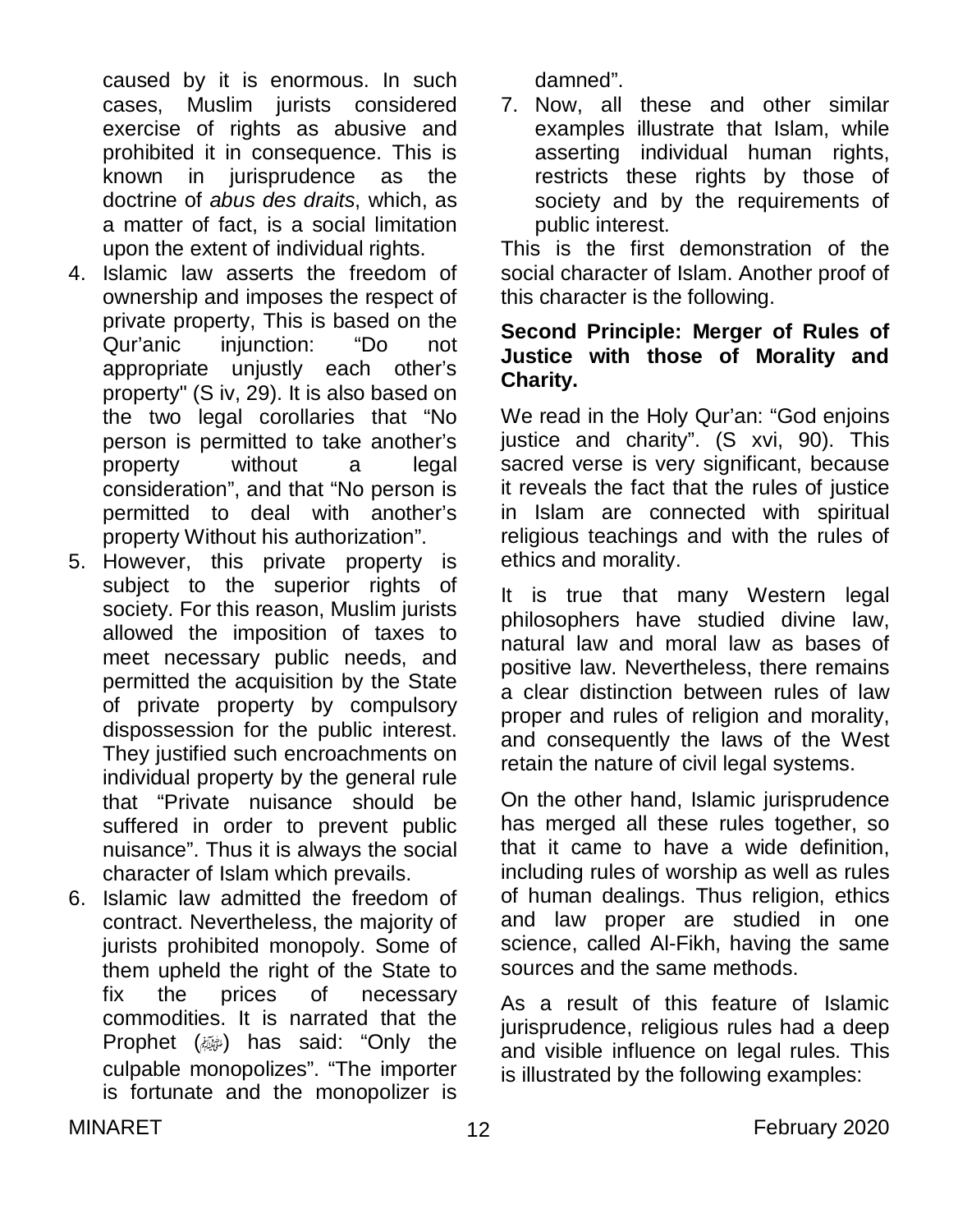- 1. Islamic law prohibits all fraud in transactions. A Prophet's tradition says: "He who deceives cannot be one of us". Hence, the law denounces misrepresentation and concealment of fact, and considers fraud as a ground for avoiding contracts. It prohibits also all fraudulent practices which impede free competition in commerce.
- 2. The law prohibits all practices of exploitation among men. It decrees the absolute prohibition of usury, and treats undue disproportion between mutual contractual obligations as a ground for avoiding contracts.
- 3. The law puts among rules of justice the duty of abstaining from injuring others. It sets as duties in transaction: sincerity, honesty, performance of contracts and fulfillment of trusts.

The Holy Qur'an provides in this connection as follows:

ye who believe! Fulfill your contracts". (S v.1)

"And keep the convent. Lo! of the convent it will be asked". (S xxvl, 34).

"God commands you to restore deposits to their owners". (S iv. 58).

- 4. Islamic law recommends in claiming rights to exercise kindness, leniency and patience. The Holy Qur'an stresses this duty in connection with the treatment of a debtor. It says: "And if he is in straitened circumstance, then (let there be) postponement to (the time of ease)" (S ii. 280). In the same sense, a Prophet's saying reads: "God's mercy be on the man who is lenient whether in sale, purchase, payment or claim.
- 5. Among Islamic commandments is the distribution of charity and good deeds.

To illustrate that, the following Qur'anic verses may be cited:

"Those who believe and do good works are too best of created beings". (S. xcviii. 7).

"Wealth and children are the ornament of the worldly life. But the good deeds which endure are better in the Lord's sight for reward and better in respect of hope". (S. xviii. 46).

"To every one of you We have set out a law and a line of conduct. And if it had pleased God He would surely have made you all one nation, but He would test you by what He hath given to each. Emulate one another in good deeds. To God shall ye all return." (S. v. 48).

"Those who spend in ease and in adversity, those who control their wrath and are forgiving toward mankind; God loves the good." (S. iii. 134).

6. Islamic law recognizes the validity of charitable trusts, called *wakfs*. These involve a permanent settlement of property for the benefit of the poor or for other charitable objects. The validity of this institution is based on the Prophet's saying that "If a man dies his deeds cease except in three: a continuous charity, a useful science, or a righteous child praying for him."

7. Charitable wakfs, such as mosques, schools or other foundations are known in all Islamic countries. Besides recommending charitable and good deeds, Islamic law furthered the accomplishment of these deeds in many a legal provision.

MINARET 13 13 February 2020 For example, bequests are valid in Islamic law, subject to certain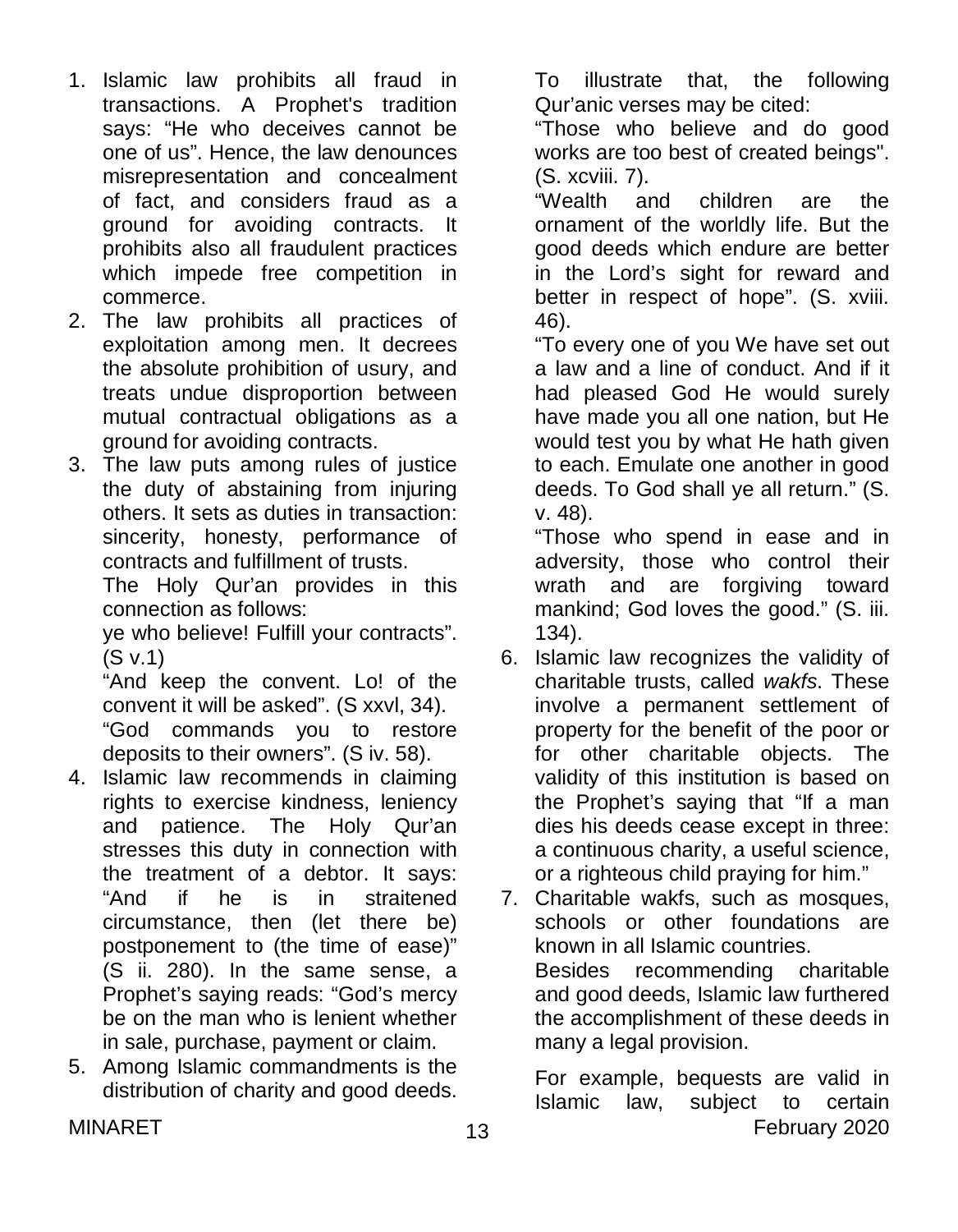conditions and limitations. Although bequests need the special capacity necessary for making benevolent acts in general, they may be made validly by a minor possessed of discrimination according to the Shafei school, or by an interdicted prodigal according to Hanafi equity (lstihsan).

All these examples demonstrate the intermixture of charity and justice and its effect in bringing forward the social character of Islam.

As a last proof of this character, we come to a third principle.

#### **Third Principle: Guarantee of Social Security and Justice by the Institution of Zakat and other Legal Provisions.**

In the first place, the duty of maintenance in Islam is based on marriage and kinship. Its rules are detailed in books of jurisprudence and need not be expounded here. But the objective underlying this duty is to afford mutual assistance between the rich and the poor members of the same family, and thus to assure social security on a safe and solid basis.

Jurists admitted also that if an old man is poor and disabled and has no well-to-do descendants, ascendants, or other responsible relatives, the State is bound to maintain him out of public funds. This duty is the counterpart of the right of the State to take the estate of a man who dies without heirs.

Moreover, Islamic law decreed the duty of Zakat as one of the five pillars of Islam. All these pillars or duties are supported by the Koran, the tradition and the unanimous agreement of the jurists. In

this sense, a Prophet's saying lays down that: "Islam is based on five: the affirmation that there is no God but Allah and that Muhammad is His Servant and Messenger, the saying of prayer, payment of Zakat, fasting of Ramadan, and pilgrimage to the House (of Mecca)."

Zakat, originally almsgiving, was organized as a poor-rate tax. It is a financial charge imposed on Muslims and levied on certain kinds of property according to a fixed rate. Controversy among jurists arose as to details relating to persons liable, property assessable, rate, and ways of expenditure. These details cannot be discussed here. It will be sufficient to point out the fundamental principles of this tax, its main objectives, and its social importance:—

- 1. Zakat, being pecuniary in character according to the prevalent view is levied on the property of the rich who owns a minimum of 200 dirharns, even if he were a minor lunatic or idiot. This tax is not extinguished by death, but remains due by the deceased's estate.
- 2. Jurists agreed that the property assessable comprises certain kinds of money (gold and silver), animals (camels, cows and sheep), crops (wheat, barley dates and raisins), and other goods of merchandise. Controversy arose in connection with other kinds of property. But it is significant to point out that Zakat was levied on the produce of property or on property that was known in the old Arab state to be productive or capable of having this character.
- 3. The rate of Zakat was one-tenth or one-half of the tenth of the value of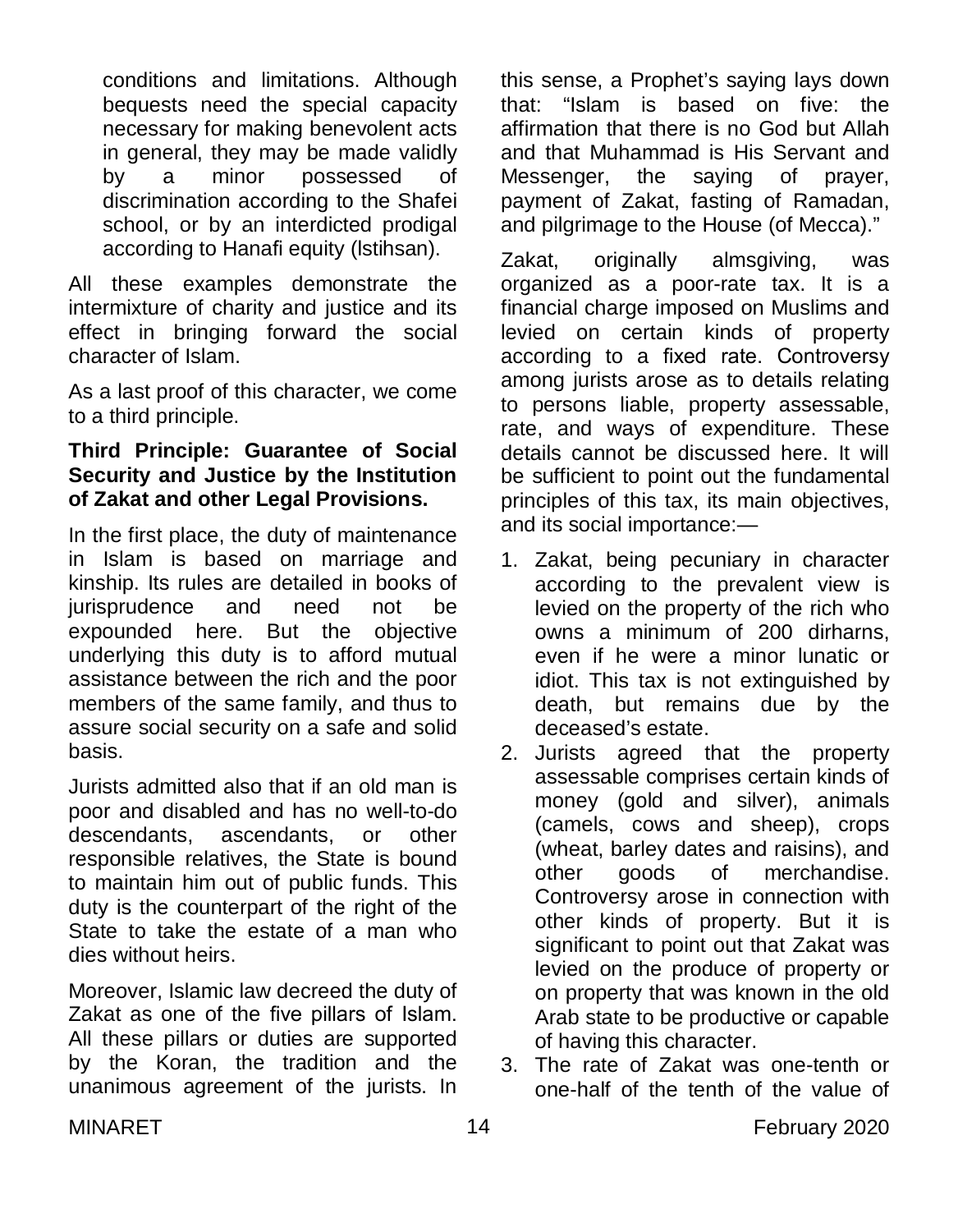crops according to whether irrigation is made with or without the help of tools. The rate for other property is around onefourth of the tenth i.e., 2 ½ per cent of the aggregate.

4. The ways of expenditure of Zakat demonstrate the purposes of this tax. They are determined by a Qur'anic verse in the following terms: "The alms are only for the poor and the needy, and those who collect them, and those whose hearts are reconciled (to Islam), and to free the captives and the debtors, and for the cause of God, and (for) the wayfarers; a duty imposed by God." (S ix. 60).

This verse requires the distribution of alms into eight different shares to be spent for the following purposes: aid to the poor, the disabled needy, the debtors, and the wayfarers, redemption of captives and slaves, promotion of the cause of Islam, advancement of God's religion (army expenses), and payment of the salary of alms-collectors.

These purposes are mainly charitable and aim at the benefit of those persons who are poor or are in straitened circumstances. Thus, Zakat being a legal compulsory contribution imposed on the rich in the interest of the poor, constitutes a sort of a practical system for social security.

MINARET 15 15 and 15 and 15 and 15 and 15 and 15 and 15 and 15 and 15 and 16 and 16 and 16 and 16 and 16 and 16 and 16 and 16 and 16 and 16 and 16 and 16 and 16 and 16 and 16 and 16 and 16 and 16 and 16 and 16 and 16 and 1 In fact, Zakat was enforced by the Islamic State as a public tax and used in its legal purposes, during the days of the Prophet (ﷺ) and the first two Caliphs Abu Bakr and Omar. But since the reign of the third Caliph Othman, its realization and distribution have been left to the religious zeal of every Muslim. However, this

relaxation in its enforcement did not change its original obligatory character as a poor-rate tax.

For these reasons, Zakat should be considered as a fair and just basis for a public system of social security, to be established and managed by the State itself. Naturally, the details of its application should be the object of some revision, in order to meet the difficulties arising from the emergence of new kinds of property and new social needs, in accordance with the legal principle that laws change with changes of time, place and social customs and circumstances.

If this is done, a special fund should be set up, in order to levy the tax of Zakat and to defray its proceeds for special purposes, in accordance with legal regulations and with exigencies of social justice. This proposal was the object of a serious discussion at the Conference of Social Studies of the Arab League in its meeting of Damascus, 1952.

Hence, Zakat, While constituting an essential act of devotion, is at the same time a legal duty to which private rights are attached. This is evidenced by the Qur'anic verse: "And in their wealth a right is recognized in favour of the suppliant and needy." (S. li. I9). Therefore, Zakat is not a pure voluntary charitable act. It is a right of the poor, and having a correlative to it a legal duty imposed on the rich. In Islam, it is incumbent on the State to enforce Zakat as a public charge and to defray its proceeds in its legal purposes.

Moreover, some Muslim jurists were lavish in their treatment of this problem of social justice. For instance, Ibn Hazm, in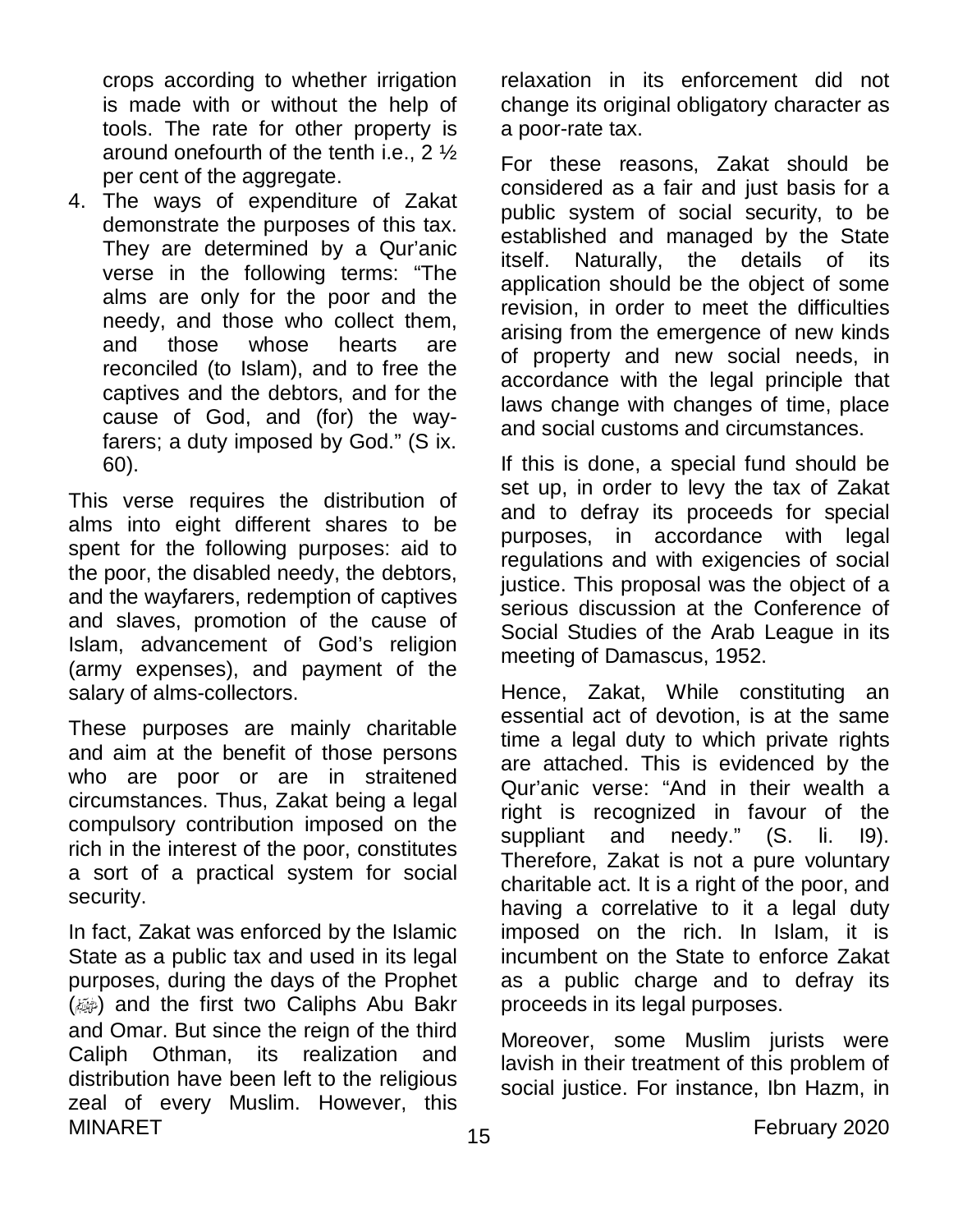his famous treatise Al-Muhalla (Vol. VI. No. 725), holds that it is the duty of the State, in case of deficiency of Zakat, to impose on the rich what would be sufficient to meet the needs of the poor. This view is just and agrees with modern trends of opinion and with the spirit of Islam, which puts public interest above private interest, and which orders in the same commandment the doing of justice and charity.

In support of all this, Ibn Hazm quotes the Qur'anic verse: "And so give to the kinsman his due, and to the needy and the wayfarer." (S xxx. 38). He quotes also the Prophet's saying: "Feed the hungry, visit the sick, and redeem the captive." Finally he quotes, among others, the authority of the Caliph Ali Ibn Abi Talib, when he said. "God has imposed on the property of the rich what should be enough to satisfy the needs of the poor: hunger, nakedness and distress are due to the negligence of the rich, whom God will judge and punish on the Day of Judgment."

Ibn Hazm did not stop at this point. He even maintained the extreme and dangerous view that the hungry man in order to preserve his life may kill the rich if he did not help him. This singular unwarranted view was not accepted by the majority of jurists, because the legal conditions of self-defence are lacking in this case. The hungry may be excused legally if he commits larceny in case of extreme necessity, but not if he commits murder.

Now, the conclusion to be deduced from our discussion is that Islamic law is a social legal system, which rests on the three following principles:—

- 1. Limitation of the individual's freedom and rights by public interest.
- 2. Foundation of rights and laws on justice and charity, and infiltration of religious and moral principles in legal provisions.
- 3. Establishment of social security on a practical compulsory system.

If the aggregate of these principles is compared with those of the various modern social systems, it will appear that Islam does not side particularly with any of these doctrines, although it recognizes many of their best principles.

The World at present, as is well known, is divided into two great camps, as regards social tendencies. One camp advocates chiefly fundamental freedom, even at the expense of inequality. The other proclaims social equality and justice, sacrificing, if needs be individual freedom and human dignity. As to Islam, it does not join any of these contesting camps and consequently cannot be called by any of the names commonly used to designate their different schools. In this contest, Islam takes a medium position. It recognizes individual freedom, but at the same time gives priority to public rather than private interest: and although it believes in social equality and justice, yet it acknowledges the principle of individual human rights.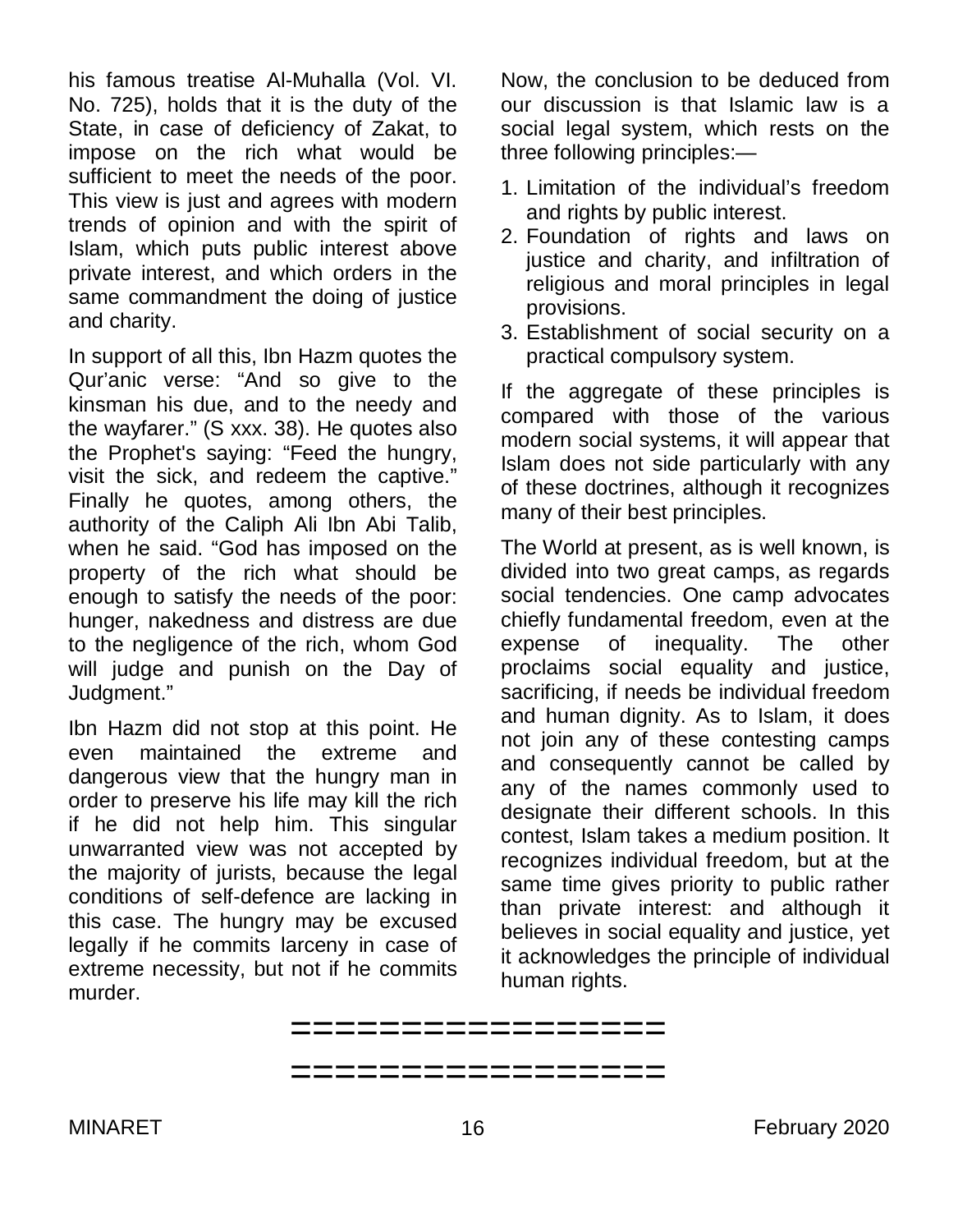# Philosophy of Religion

#### Dr. Basharat Ali (Continued form the last issue)

MINARET 17 17 February 2020 If we do not find anything in our literature about culture, we are bound to turn towards the solution of this problem which suggests that we may distinguish level of causal explanation. Culture thus can be explained, at any given time, in terms of causal conditions immediately proceeding or those which may be traced back to the stages of development. According to the Quran it originated in the prophetic age of Adam and Nooh and ended by the advent of the holy Prophet Muhammad (رَضِهَ). This idealistic culture, called Islam by the Quran, came into being when Adam appeared and was fully integrated and developed by the Prophet of Islam (@). In either case, as shown by the Suras Anbya and Qisas, a causally sufficient explanation may be found, since each set of causes at one time is itself a product of an earlier set of causes. An explanation of culture in terms of the earliest set of causes which predate the beginning of culture itself is equivalent to the task of determining cultural origins, a task which, as we have seen, is one which cannot be approached in terms of precise dates. We can according to the Quran, and herein the logic of the analytical account of the past prophets is to be discovered, examine the culture with reference to kinds of causes known to be operative and consider how the effects of these eventuate in religious patterns. Thus the Quran totally repudiates the modern theories of the development of religion, more particularly the conflicting claims of anthropological theories. According to the Qur'anic verse 42:13, if the development

of religious culture of idealistic kind is to be causally accounted for the causes must be located in these three types of factors.

- I. Content of religious culture to be explained. This has been done by the Quran itself in the verse 42:13 and in other verses. It has been shown that the Higher Power is a part of religious culture. "Abiding therein; their chastisement shall not be lightened nor shall they be given respite" (2:162).
- II. Casual factors affecting the Higher Power in religion. The central feature as indicated by the Quran is monotheism. The task of explaining the existence of this system is two-fold:
	- (a) The causal sources out of which the system emerges must be described.
	- (b) The successive stages of emergence which occur through cultural evolution as done by the Quran in its analysis of each prophet from Adam to Jews; must be explained. The intellectual capacity of human beings can be developed in many a diverse direction. Its existence hardly predetermines that religion will develop. This is why the need of prophets and Divine guidance.
- III. **Causal factors in Religious needs.** The Quran has decided once for all that man cannot chalk out a moral code for himself and hence he is always in need of Divine guidance, which is provided in each age through prophets and this series was closed when the religion of Islam was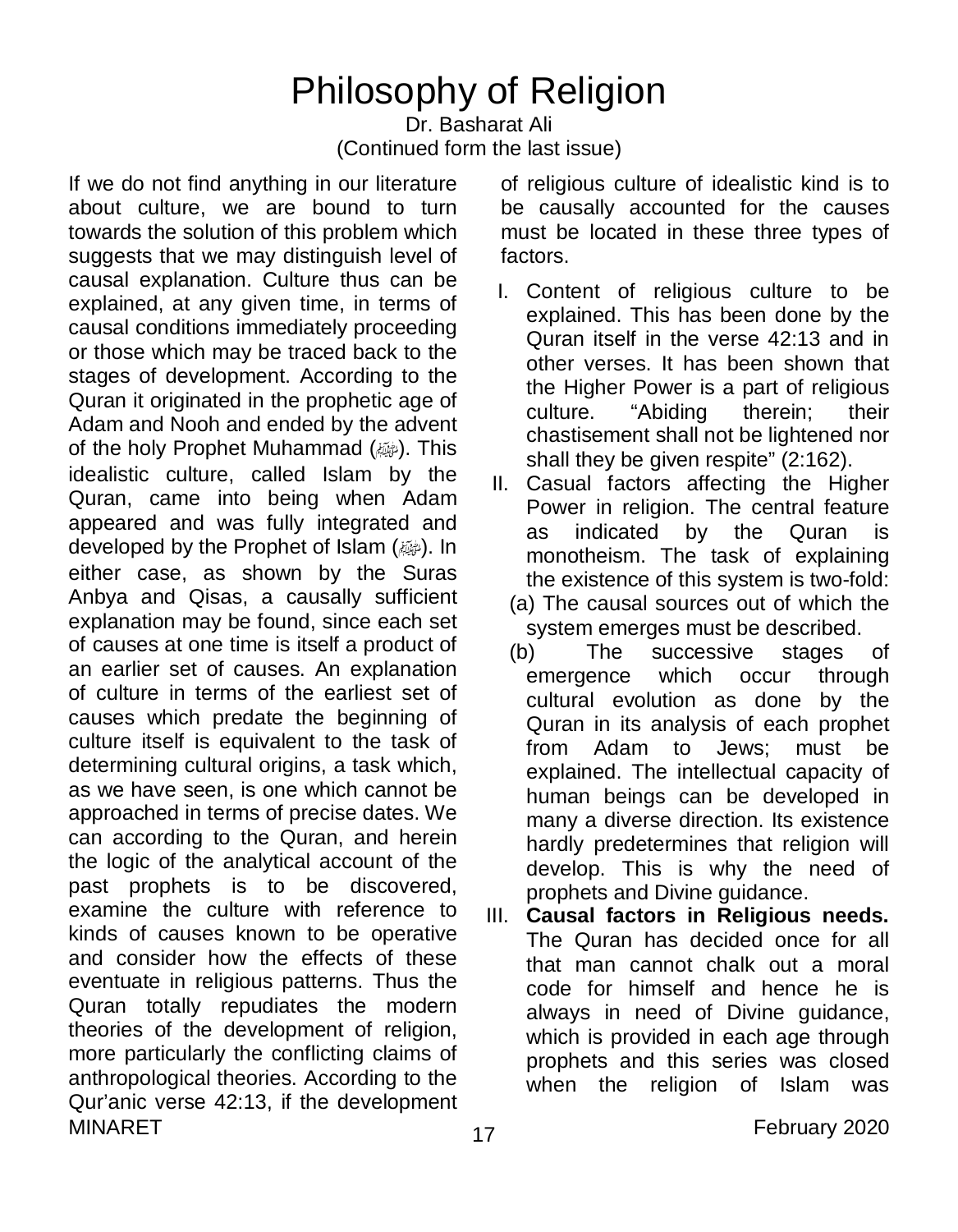completed in the prophetic mission of Prophet Muhammad who is a mercy to all the nations of the world (21:107) and raised to settle differences of all nations (21:213). In contradistinction to other religions, Islam stresses that closely related to the need for personality integration and perfection, is the need for integration of society. This means to say that a complete explanation be provided for the existence of beliefs that such a Power i.e. God exists. This is the social Power in religion, so described variously by the Qur'an:

- a. Knows suggestion of mind (50:16)
- b. Knows the secret and yet more hidden the subconscious (20:7)
- c. Knows atom and less than that (10:61)
- d. knows secret thought (6:5)
- e. His knowledge covers heavens and earth (2:255).
- f. None can hide himself (4:108)
- g. Is fourth among every three (58:7) and host of others.

MINARET 18 18 February 2020 This type of belief is experiential if its origin is acknowledged to be experience, even though the basis of this experience for the belief happens to be in the subconscious most of the time. To the extent that religious beliefs are a crystallization of man's knowledge about his psychic life; the immediate explanation for the beliefs is that they are given by inward experience. They are not given in an obvious, direct way, as are beliefs from perceptual experience. Rather they represent an arduous differentiation, vague ideas and impulses which circulate largely in the unconscious side of life. In considering the causal factors both Imam Ghaazli in his **روح حقیقت انسانی** and Waliullah in his **مثال عالم**

emphasize which produce experiential religious beliefs, the wider task of explanation is to trace the roots in causation responsible for the psychic experience in which religion has an empirical basis. The psychic life of human being as stated by the Qur'an under the term **ًجھولا ًظلوما** is susceptible to great variety of differentiation, and the variability in religion is abundant, and hence the Quran says that man for his psychic balance should continuously engage himself in **ذکر** and فکر. When men consciously focus their intellectual abilities on the problem of what exists outside the span of human experience we have thinking which is clear cut. This is why the Quran says: "Then turn the eye again and again—thy look will return to thee confused while it is fatigued" (67:4). It is appropriate from the standpoint of scientific inquiry to ask why! from the standpoint of causal explanation for religious patterns, man bothers himself so extensively with events beyond his reach. It is possible for the philosopher, seeking to apply scientific discipline in so far as conditions permit, to ask himself what the most reasonable view is of the cosmos which can be taken on the basis of fragments of information disclosed within human experience. During the weighing of incomplete evidence, the speculative conclusion may be reached that God exists beyond human experience and that life exists beyond death. This is as I understand is the actual line of thinking of Ibn Rushd and Ibn Arabi. Without pursuing their line of argument, they have been condemned.

The modern thinkers on religious culture are of the opinion that constant efforts should be made for the revival and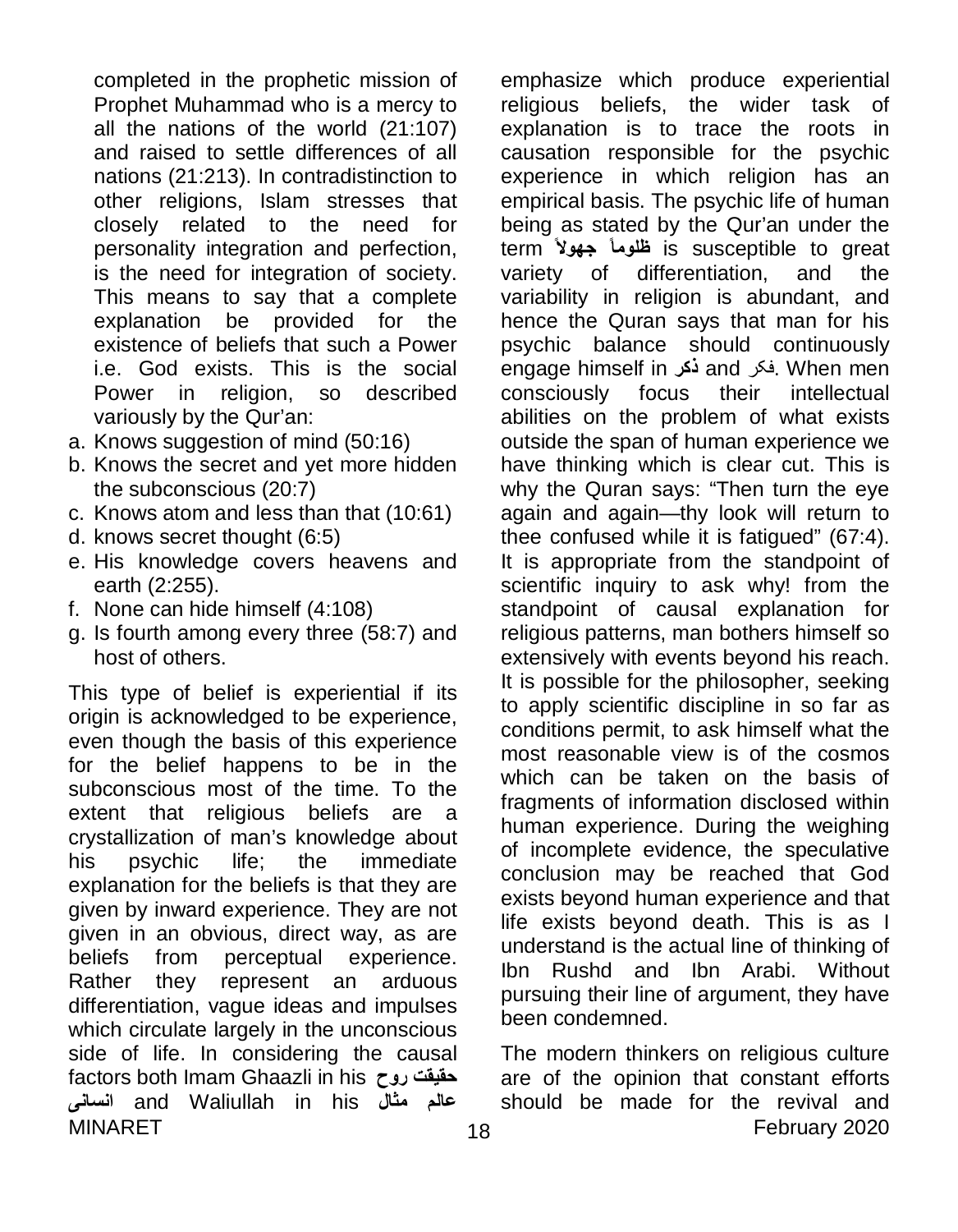rebuilding of culture from age to age. In this connection they stress innovation and diffusion. In the Islamic culture an innovation is contrary to the religious principles and have been declared as deteriorating the very core of Islamic culture. Among all thinkers of Islam, with great vision and critical insight, Wali Ullah has declared an innovation as a FITNA (**فتنہ** (and FASAD (**فساد** (leading to TAHAWUN (**تھاون** (and UDWAN (**عدوان** ( etc.

Islamic culture moved and according to the verse 9:33 has to move towards its evolution by progressive stages of differentiation of configurations from one pattern to another. The Qur'anic term HAFIZUN clearly indicates that Islamic culture will be saved from anomalies and destruction by focalizing its elements towards the culture base. Various parts of the cultural fabric tended to move towards consistency with each other. What we have stated above, is the important feature of Ibn Khaldun's philosophy of history, left unnoticed by the modern students. This strain toward consistency may stem from the axiological base of Islamic culture and Islamic history—the principle of Tawheed. More basically, the consistency resulted because the same set of values and beliefs express themselves in the various parts of the Islamic Social organization.

Imam Ghazali in his Ihya, Ibn Taymiyya in his Minhajal Sunna, Wali Ullah in his Hujjat and Qamer-ud-Din in his Nur-al-Karamatain rightly point out that the opposition of innovation is to be understood in this framework that the Muslims having developed workable religious system, were reluctant to permit

it to be tampered with the risk of detrimental innovations.

One of the cultural implications of the verse 9-33 is to be enunciated here. One of the peculiarities of cultural development of Islam is the tendency of religious needs to function in episodic manner, producing cultural cycles. Religious development does not progress uniformly. Rather man seems prone to 'forget lessons already learnt and to rediscover again and again essential truths of human existence;

"And Allah is the unseen in the heavens and the earth, and to Him the whole affair will be returned. So serve Him and put thy trust in Him. And thy Lord is not heedless of what you do (11:213)."

By the cross examination of the Kharajites, Mutazilites, Ikhwan, Deeni Illahi and host of other religious movements fully described by J. Wellhausen in his Die Politico Religose Oppositions Partien, it is clear that their main idea was that Islam should disappear or diffuse ineffectually after their innovation. Such movements are a part of the cultural cycle, but they will be checked by a society, which will proceed to erect a new house based on God. This is a common feature of our cultural history. The names of Ashari (d.935) Al-Bakillani Al-Kalanisi, Harnadhani, Hawardi, Ghazali, Motaddid Alesani, Aurangzeb and Waliullah etc., will remain transparent in the history of the Islamic revivalism.

The Quran does not in the least agree with the findings of Spengler, Toynbee and Sorokin etc. The causes of weakening of Islam are not to be seen in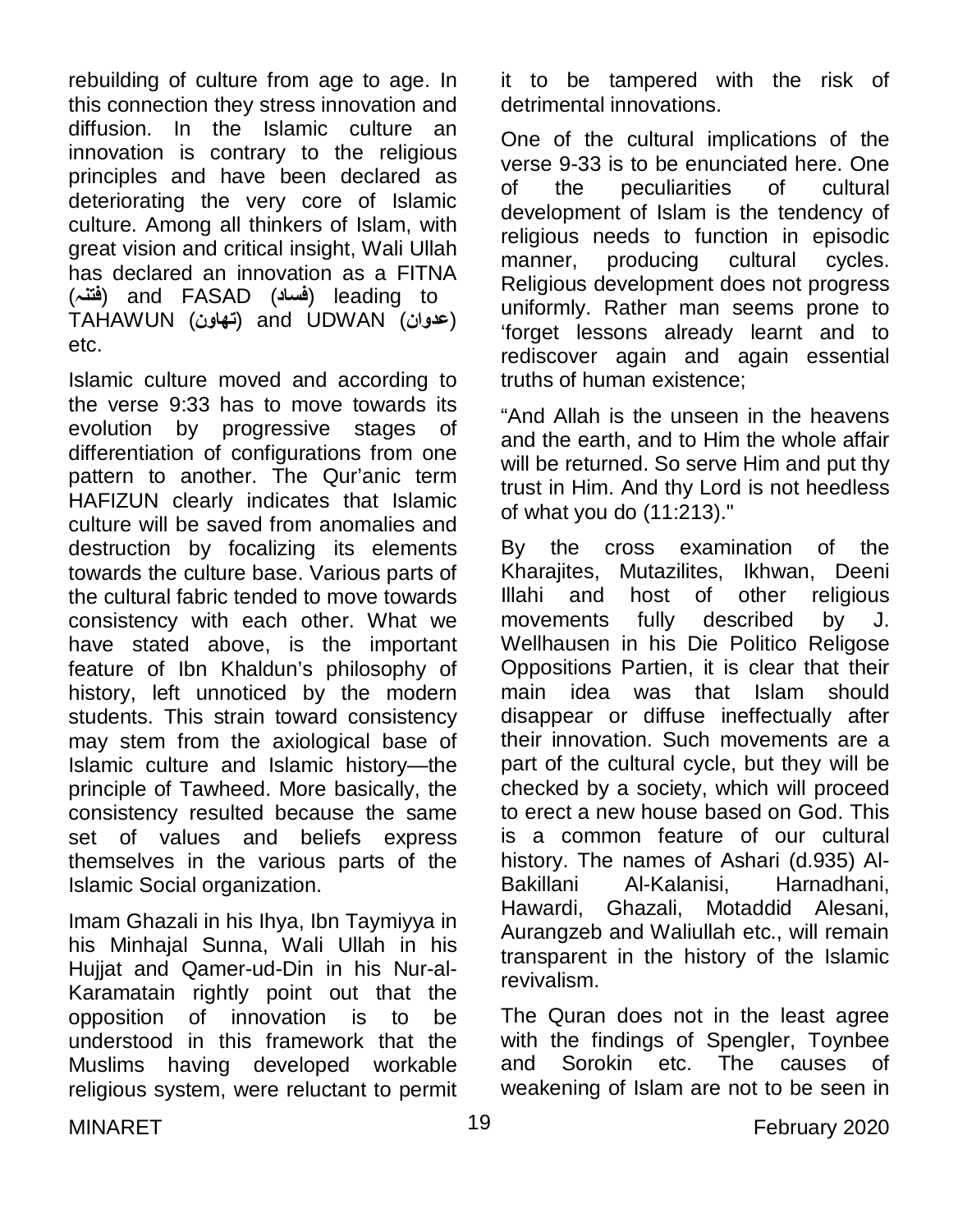urbanism, capitalism, scientism or any analysis provided by the Western scholars but due to the fact that the Muslims forgot the Qur'anic warnings and the last message of the Prophet Muhammad (رضية ) at Hijjatul-Vida:

"O People, manifest proof has indeed come to you from your Lord and we have sent down to you a clear light.

Then as for these who believe in Allah and hold fast by Him, He will admit them to His Mercy and Grace, and grant them to Himself on a right path (4:175-176) cf. 22-78; 3; 105).

Philosophy of religion in Islam as succinctly described above is an inquiry into the general subject of religion from the philosophical point of view i.e. an inquiry employing the accepted tools of critical analysis without a predisposition to defending or rejecting the claims of religion. The questions considered are:

- (a) Nature, function and value of religion.
- (b) The validity of the claims of religious

knowledge.

- (c) The relation of religion and ethics.
- (d) The character of idealistic religion of Islam.
- (e) Revealed and non-revealed religion.
- (f) The problems of human spirit or soul.
- (g) The destiny.
- (h) The relations of human to the Divine as to the freedom and responsibility of the individual and the character of the Divine purpose.
- (i) Evaluation of the claims of the Prophecy.
- (j) Mystic institutions, revelations and inspired utterances or Hadith.
- (k) The value of prayers.
- (l) Immortality.
- (m)Evaluation of institutional forms of expression.
- (n) Rites, missionary propaganda ete.
- (o) The meaning of human existence.
- (p) The Character of values.
- (q) The status in the world of reality.
- (r) God—His existence and character.
- (s) The nature of belief and faith.

### **JUST PRINTED AND AVAILABLE**

### WOMEN AND THEIR STATUS IN ISLAM

By: Maulana Shah Muhammed Abdul Aleem Siddiqui Al-Qadri (R.A.).

Price: Pak.  $Rs. 60/=$ 

Published by World Federation of Islamic Missions, Karachi.

Please Contact: ISLAMIC CENTRE,

'B' - Block North Nazimabad Karachi - 74700 (PAKISTAN)

PHONE: 021-36644156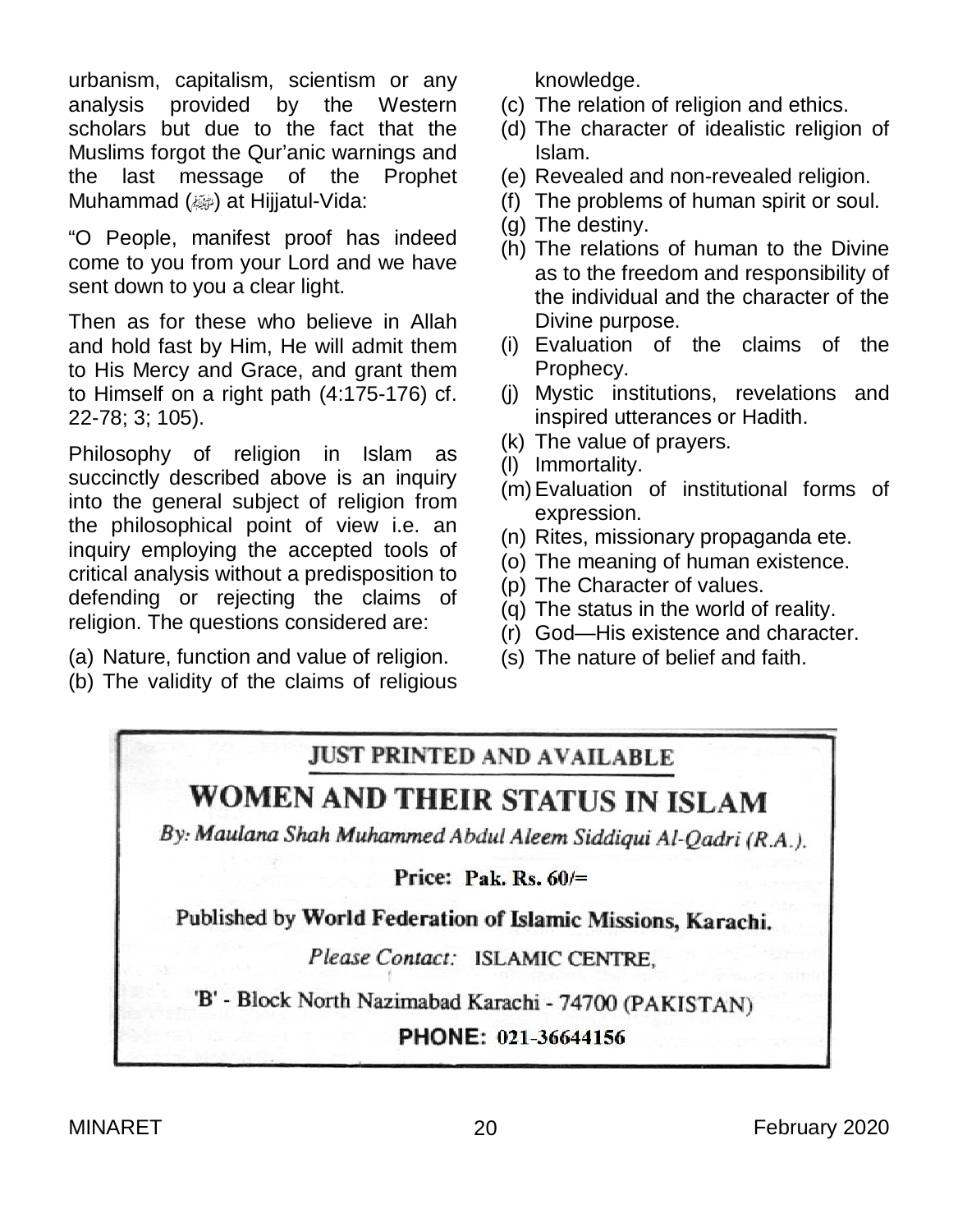### Islam's Toleration and Liberalism

Late, Nur Ahmad M.A., B.L., ex-M.C.A.

THE great Bernard Shaw has very aptly said: "Islam is an open air religion." Professor Toynbee, the famous British historian, in his famous book: Civilization on Trial, after despairing of Western racialism and nationalism discerns a ray of hope in Islam. He says in the chapter on "Islam—the West, and the Future": "We can however discern certain principles of Islam, which, if brought to bear on the social life of the cosmopolitan proletariat, might have important and salutary effect on the great society in a near future."

Two conspicuous sources of danger one psychological and the other material—in the present relations of this proletariat with the dominant element in our modern Western society are racial consciousness and alcohol and in the struggle with each of these evils, the Islamic spirit has a service to render, which might prove, if accepted, to be of high moral and social virtue. The extinction of race consciousness among Muslims is one of the outstanding achievements of Islam and in the contemporary world there is, as it happens, a crying need for the propagation of this Islamic virtue. Then Mr. Toynbee briefly details the spirit of race consciousness in South Africa, India, U.S.A., and even in U.K. and remarks: "It is conceivable that the Spirit of Islam might be the timely reinforcement which would decide this issue of raceconsciousness in favour of tolerance and peace. Muslim cities never created any ghettos for non-Muslims, Islam did not

allow forcible conversions. So Muslims with all their power and glory remained a minority in Spain and India after ruling therein for more than seven centuries. The Muslims and Muslim Turks ruled Eastern Europe and the Arabs ruled extensive empires for centuries but none interfered with the religious and cultural life of the non-Muslims anywhere."

Sir Alan Burne writing on colour prejudice testifies: "It has been stated in the matter of discrimination, Islam has a better record than Christianity, that it has destroyed race prejudices and national resentment, abolished caste, ignored colour and broke down all barriers between man and man. What is of more importance is that it broke down barriers of men and women of different races, the conquering Muslim mating with the woman of all nations and giving their daughters to black Muslims."

Michael the Elder, Jacobite Patriarch of Antioch writing in the latter half of the twelfth century could approve the decisions of his co-religionists and see the finger of God in the Arab conquests even after the Eastern Churches had experience of five centuries of Muslim rule. After recounting the persecutions of Heraelius he writes: This is why the God of vengeance, who alone is all-powerful and changes the empires of mortals, beholding the wickedness of the Romans, who throughout their dominions cruelly plundered our churches, our monasteries, condemned us without pity—brought from the religions of south, the sons of Ismail (Arab Muslims) to deliver us through them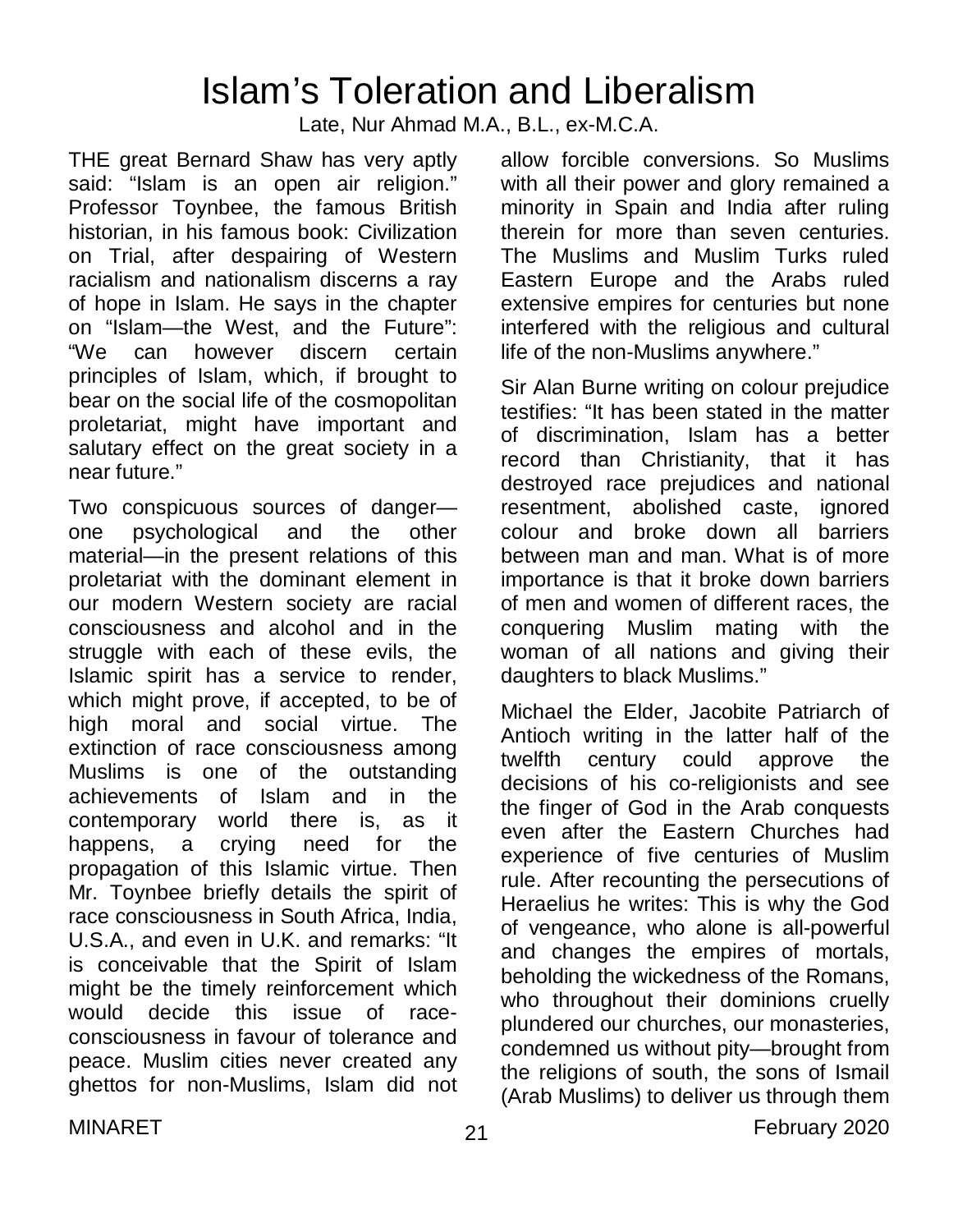from the oppression of the Romans. When the cities submitted to Arabs, they assigned to each denomination of Christians which they found it to be in possession of the forceful grasper. It was no slight advantage to be delivered from the cruelty of the Romans and their wickedness, their wrath and cruel zeal against us and to find ourselves at peace." (vide Michael, Vol. II, page 412). When the Muslim army reached the valley of Jordan and Abu Obaidah pitched his tent at Fihl, the Christian inhabitants of the country wrote to the Arabs: "O Muslims, we prefer you to the Byzantines, though they are of our faith, because you keep faith with us, are more merciful to us, and refrain from doing us injustice and your rule over us is better than theirs, because they robbed us of our goods and homes." (vide Azdi, page 474).

The people of Emesia closed the gates of their city against the army of Heraclius and told the Muslims that they preferred their Government and justice to the injustice and oppression of Greeks, their own coreligionists (vide Baladhuri, Page 137). It is a historical fact that in the provinces of the Byzanitine Empire conquered by the Muslims, the Christians of all sects enjoyed perfect toleration which they never enjoyed elsewhere.

The extent and magnitude and largeness of this Islamic toleration, so striking in the annals of the Moslems may be judged well from the terms of liberty-charter granted to the non-Muslim citizens of the conquered cities as the one which Caliph Omar granted to the Patriarch of the City of Jerusalem. It was granted when the city was surrendered by the Caliph. The Charter runs as follows:—

"In the name of Allah the Beneficent, the Merciful : This is security which Omar, the servant of Allah, Commander of the Faithful, grants to the people of Arabia. He grants to all, whether sick or sound, security for their lives, their possessions, their churches, their crosses and for all that concern their religions. Their churches shall not be turned into dwelling-places nor destroyed, neither shall they nor their appurtenances be in any way diminished, nor the crosses of the inhabitants nor a right of their possession nor any constraint be put on them in the matter of their faith nor shall any one of them be harmed." (Vide Tabari, page 2405).

The great Prophet (@) of Islam showed, during his life-time, the noblest examples of tolerance and magnanimity. When the Holy Prophet (<a>>
entered Mecca, his</a> birthplace, and home of his early years which he had to leave forced by persecution, inhuman oppression and threat to life and when the whole of Arabia lay prostrate at his feet and the city of Mecca, the stronghold of his opposition, was entirely at his mercy, did he  $(\omega)$  then show a spirit of revenge? Could he not if he so willed have cut off the heads of every one there—those implacable enemies of his who gave him no quarter, who held him up to ridicule, who forced him to leave his home to seek shelter elsewhere, who persecuted him with rancour and bitterness which was at once cruel, fierce, and heart-rending? But personal elements never entered into his actions. He rejected every token of personal homage and declined all vestiges of despotism. When the haughty chief of the Koraishite appeared before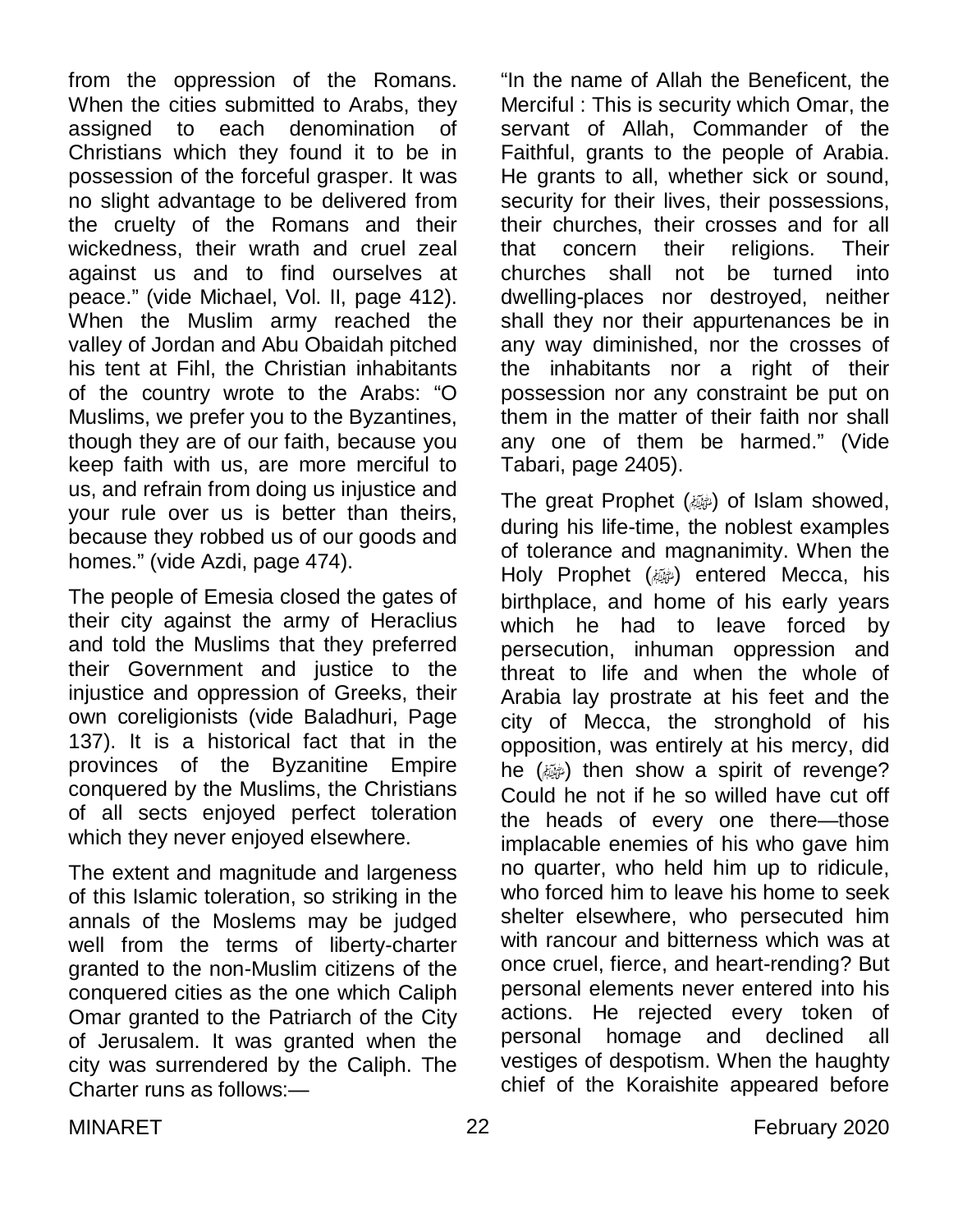him he asked,—

"What can you expect from me ? "Mercy, generous brother"—was the reply. "Be it so, you are free," exclaimed the Prophet of Allah. Living under the security of life and property and unique toleration of religious thought, the Christian community enjoyed prosperity in the early days of Caliphate. Amir Muawiyah (661 to 680) employed them very largely in his service. The Christians frequently held high posts, as for example, in the reign of Al-Mutazid (892-902), a Christian named Umar bin Yosuf was the Governor of Anbar. Caliph Al-Mutawakkil entrusted the administration of the army to a Christian named Israel. In the reign of Muktadar, a Christian was in charge of war ofiice. Nasr bin Harun, a Christian, was the Prime Minister of Caliph Adud-al-Dawala (949 to 982) who reigned in Southern Persia. Had the Caliphs chosen any other course of action, they might have swept away Christianity as early as Ferdinand and Isabella drove Islam out of Spain or Louis the XIV made Protestantism penal in France or the Jews were kept out of England for 350 years. The very survival of Christianity in Asia to the present day is a strong proof of the generosity and too tolerant attitude of the Moslem governments towards non-Muslims." (vide Finlay Vol. V, pages 29 and 30.)

The truth is that there can be no two opinions about the grand and magnificent spirit of toleration and large-heartedness shown by Muslim rulers and the Muslims throughout the world, and this toleration stands in sharp contrast against the intolerance and bigotry always practiced by the Christian nations. In Morgan, Vol.

II at pages 297-298, wailing of a Spanish Muslim who was expelled from Spain for his religion has been graphically narrated in which the great son of Islam has compared the tolerant spirit of Islam with the narrow bigotry and spirit of extreme intolerance of Christian kings of Spain in these words:

"Did our victorious Muslim ancestors ever once attempt to extirpate Christianity out of Spain when it was in their power? Did not they suffer your fore-fathers to enjoy the free use of their rites and religion at the same time when they were under Muslim rule in Spain? Is it not an absolute injunction of our holy Prophet (@) that whatever nation is conquered by the Muslims should be permitted to preserve their own pristine persuasion?

"If there have been some examples of forced conversions, they are so rare and scarce to deserve mentioning and only attempted by men who had not the fear of Allah and the Prophet (رضة) before their eyes and who, in so doing, have acted directly and diametrically contrary to the holy precepts and ordinances of Islam, which cannot with sacrilege be violated by anyone who would be held worthy of the honourable epithet of Muslim. You can never produce among us any bloodthirsty formal tribunal on account of different persuasions in points of faith that in any way approaches your execrable Inquisition. Our arms, it is true, are ever open to receive all who are voluntarily disposed to embrace our religion, but we are not allowed by the sacred Qur'an to tyrannies over consciences. Our proselytes have all possible encouragement and rights and as soon as professed Allah's unity and His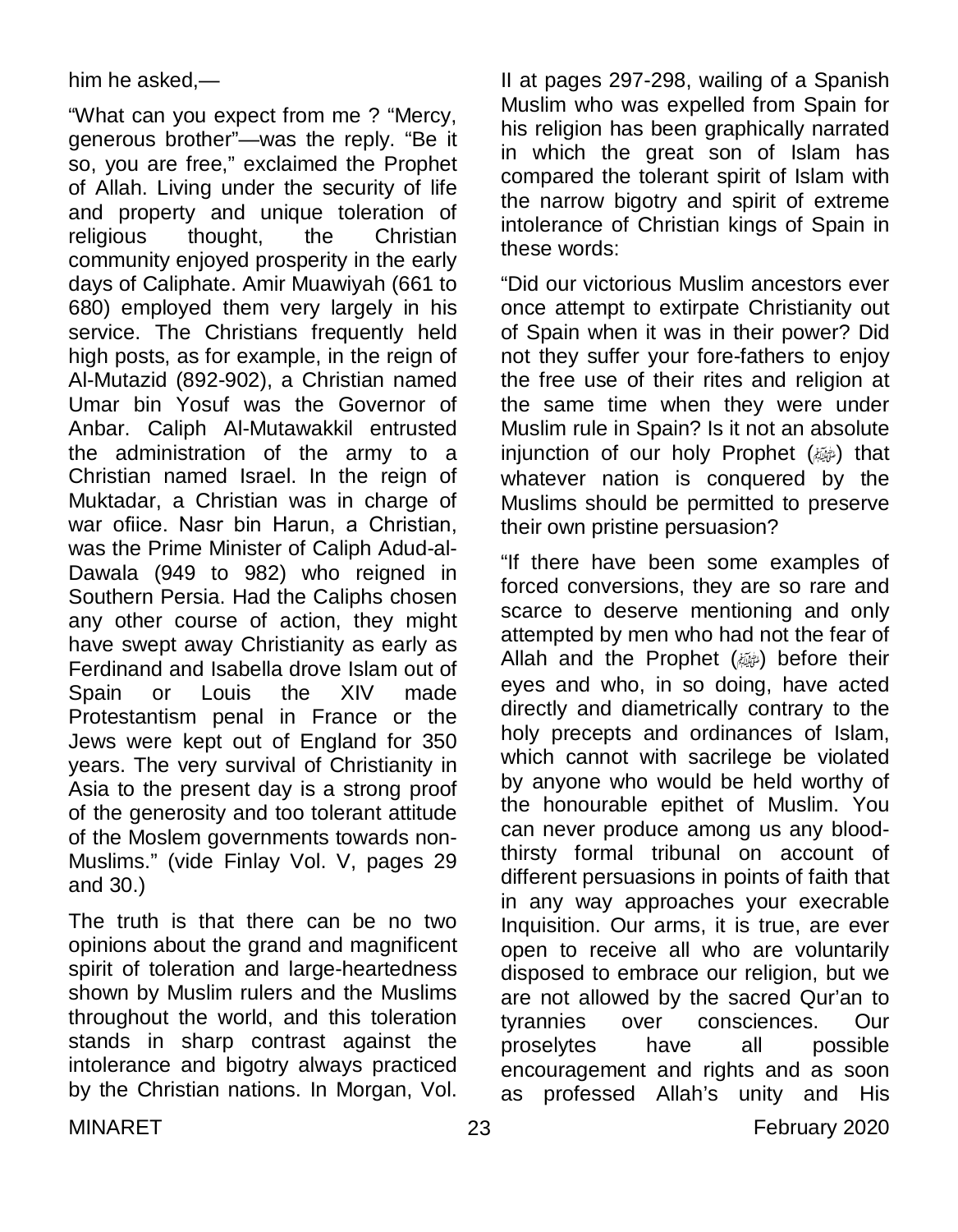Apostle's mission they become one of us without any reserve and distinction to taking wife our daughters and being employed in posts of trust, honour and profit."

I have reproduced above the feelings of a Muslim Moor who was driven out from Spain, his ancestral home in 1610 by the Christian king of Spain because he was suspected of practicing Muslim religious rites in secret, to show the very tolerant teaching of its practice in actual life by every Muslim and also to demonstrate how every Muslim of that time was inspired by the teaching of Qur'an and was tolerant to non-Muslims. Alas! this very tolerant spirit of Islam was made the cause of Muslims' final expulsion from Spain. The Arch-Bishop of Valencia, while recommending in 1602 C.E. the expulsion of the Muslims from Spain to the Spanish King Philip III, gave the ground of expulsion as follows: "That they (the Spanish Muslims) commanded nothing so much as that of liberty of conscience in all matters of religion, which the Turks and all Muslims suffer their subjects to enjoy" (vide Lae Morescoe, page 259). It is an irony of fate that the Christian Arch-Bishop of the seventh-century Europe considered the wonderful spirit of Islamic toleration and liberalism, free enjoyment of religious rites, as apostacy and treason and recommended the expulsion of the Muslims from Spain on these very grounds.

The world-renowned Sultan Muhammad the Second who conquered Constantinople was a very tolerant and enlightened Sultan. After the conquest of the city of Istanbul, he, though a pious

Muslim, declared himself as protector of the Greek Church and strictly prohibited the persecution of Christians for their religion. He granted a charter of liberty to the new Patriarch which secured to him, to his successors and the Bishop the enjoyment of all religious freedom. privileges, and exemption from payment of taxes. The religious toleration granted to the Greek Church and the protection of life and property of the Christians led the Christians under the Sultan's rule to prefer Muslim rule to that of any Christian power. It was to Turkey that the persecuted Spanish Jews fled for refuge and shelter in large numbers at the end of the fifteenth century. It was this wonderful and very liberal tolerance of Islam which led Macaris, the Patriarch of Antioch in the seventeenth century, after bitterly causing the atrocities of the Catholic Poles in Russia's orthodox Eastern Church to pray as follows: "God, perpetuate the Empire of the Turks forever and ever. For they take their impost and enter into no account of religion of their subjects whether they be Jews, Christians or Samarians whereas these accursed Poles were not content with taxes and tithes from Christian brethren but oppress them for their religious creed" (vide Macrius, Vol.1, page 183).

MINARET 24 CONTROLLER CONTROLLER THE SECOND STATE SECOND PART OF THE SECOND SECOND SECOND SECOND SECOND SECOND SECOND SECOND SECOND SECOND SECOND SECOND SECOND SECOND SECOND SECOND SECOND SECOND SECOND SECOND SECOND SECOND The Muslim rulers not only followed Islamic toleration in true spirit but also put down any act of intolerance on the part of any Muslim with iron hand. In the reign of Caliph Al-Mu'tasim (833 to 842 C.E.) an Imam and Muadhdhin destroyed a fire temple and built a mosque in its place. When a complaint was made to the Caliph he ordered the Imam and the Muadhdhin to be flogged for destruction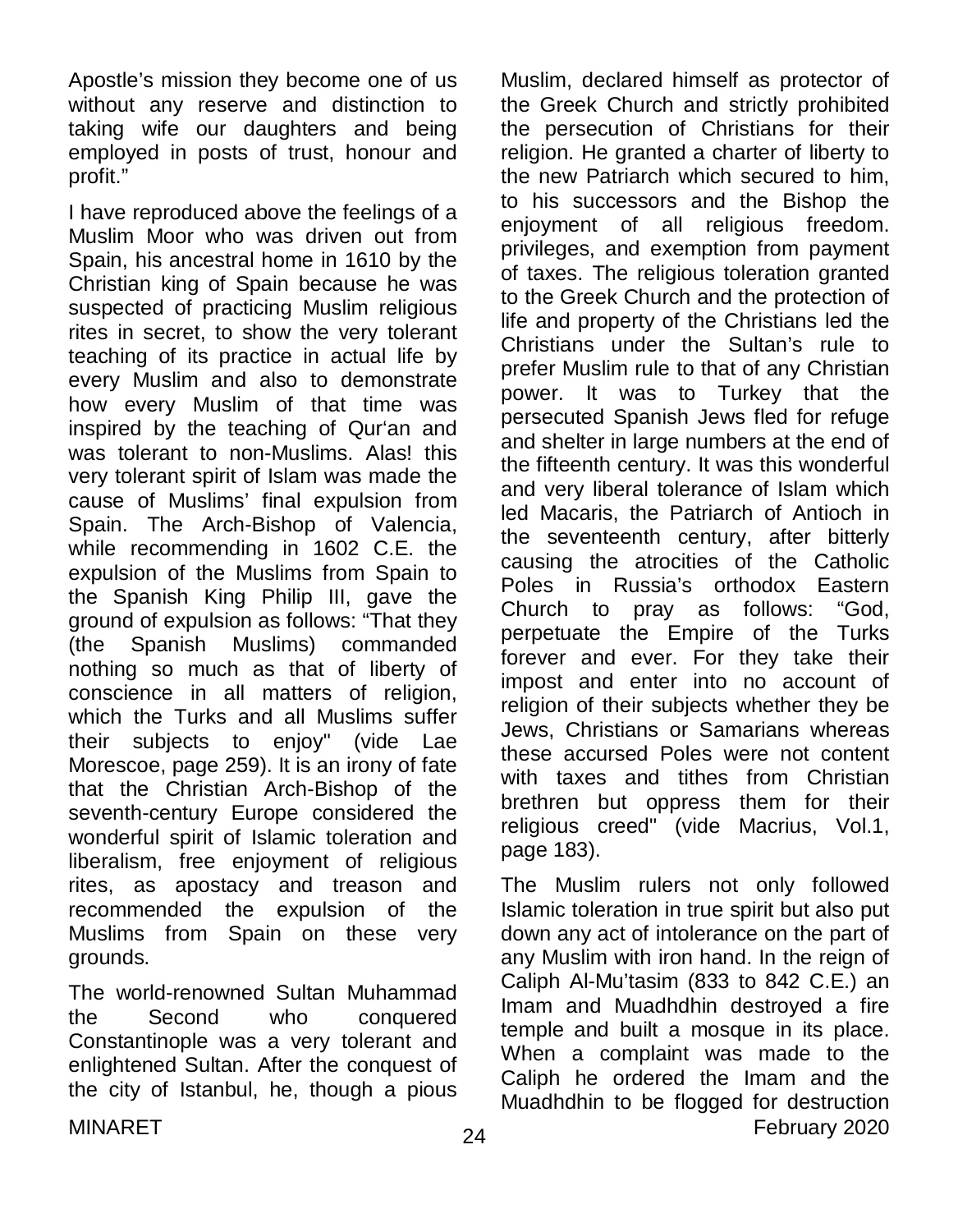of the fire temple (vide Chwolsohn, Vol I, page 287).

History records that even the most enthusiastic Muslim ruler who was very anxious in the propagation of the true faith of Islam and was a great champion for spreading the faith of Islam in Central Asia, in spite of his great love and zeal for his own religion-Islam, was true and faithful to the true Islamic principle of toleration and liberalism. One of the unique historic documents on Muslim toleration is the Charter of Uzbe Khan granted to the Metropolitan Peter in 1313 C.E. This historic charter runs as follows: "By the Will and Power, the Greatness and Mercy of the Most High Allah, Uzbek to all our princes, great and small 'Let no man insult the Metropolitan Church of which Peter is the Head or his servants or his Churchmen; let no man seize their property, goods or people, let no man meddle with the affairs of the Metropolitan Church since they are divine. Whoever shall meddle therein and transgress our edicts will be guilty before Allah and feel

His wrath and be punished to death by us" (vide Karamzin, Vol. I, pages 391- 394).

The Holy Qur'an commands the highest pitch of tolerance. It commands – "And if any one of the idolaters seek thy protection (O Muhammad!) then protect him so that he may hear the words of Allah and afterwards convey him to his place of safety." (vide Qur'an; ix. 6). In this verse the Qur'an enjoins the Muslims the highest form of tolerance in the shape of protection to those who do not believe even in Allah. Thus Islam represents a revolution against racial and religious intolerance and stresses the ethnological unity and equality of all races—thus putting an end to the colour, race, and creed bars. It ordains one immovable standard of virtue and excellence having nothing to do with the colour of the skin, birthplace, family or genealogy. Fear of Allah, good deeds and selfless work for fellowmen has been laid down in Islam as the criterion of excellence of man on earth and in the heaven hereafter.

### (Continued from page #. 2)

*Even a bird's emotional distress should be treated seriously. One of Prophet Muhammad's* (ﷺ) companions narrates, *"We were on a journey and during the Prophet's absence, we saw a bird with its two chicks; we took them. The mother*  *bird was circling above us in the air, beating its wings in grief. When Prophet Muhammad (* $\gg$ *)* returned he said, "Who *has hurt the feelings of this bird by taking its chicks? Return them to her."[Sahee Muslim] Arif Mateen Ansari*

#### \_\_\_\_\_\_\_\_\_\_\_\_\_\_\_\_\_\_\_\_\_\_\_\_\_\_\_\_\_\_\_\_\_\_\_\_\_\_\_\_\_\_\_\_\_\_\_\_\_\_\_\_\_\_\_\_\_\_\_\_\_\_\_\_\_\_\_\_\_\_ (Continued from page #. 6)

if it pleases God, also achieve spiritual illumination and union with God, even as did Abu Bakr, Omar, Osman, Ali, Hasan, Husain, Junaid, Shibli, Attar, Abdul Oader Jilani, Jalaluddin Rumi, Moinuddin Ajmeri,

Abul Hasan Shazli, Bahauddin Naqshband, Mohiyddin ibn al-Arabi, Imam Al-Ghazzali, Sheikh Ahmed of Sirhind, Lady Fatima, Lady Rabia, and a great many others.

\_\_\_\_\_\_\_\_\_\_\_\_\_\_\_\_\_\_\_\_\_\_\_\_\_\_\_\_\_\_\_\_\_\_\_\_\_\_\_\_\_\_\_\_\_\_\_\_\_\_\_\_\_\_\_\_\_\_\_\_\_\_\_\_\_\_\_\_\_\_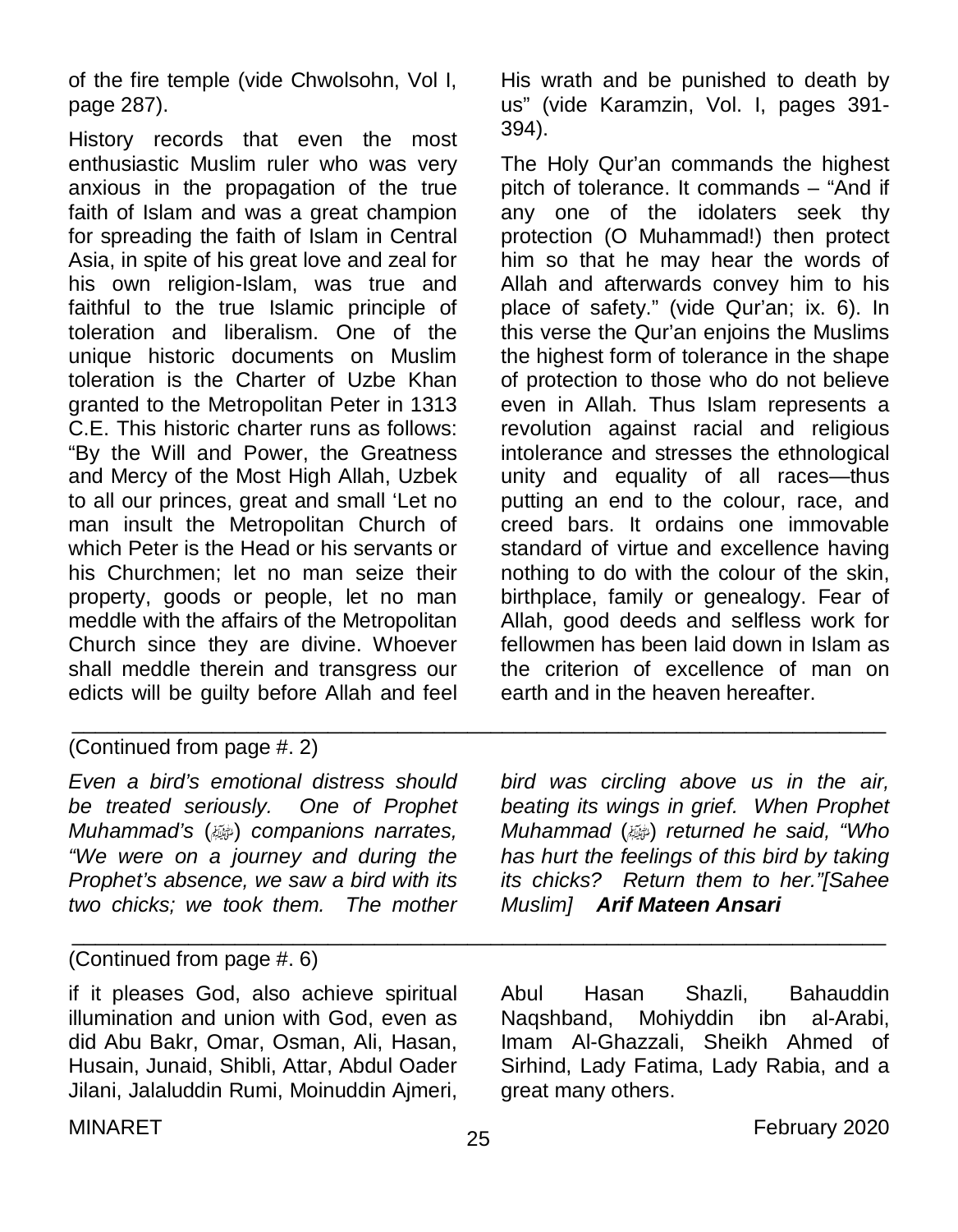## Hazrat Abu Bakr As-Siddiq (RDA)

Professor Ahmad Ibrahim

Hazrat Abu Bakr As-Siddiq, (RDA) the first caliph of Islam, was born two years and some months after the birth of Muhammad (ﷺ). His birthplace was Makkah 'and he was the possessor of great wealth in his tribe, and a man of perfect generosity, courtesy and beneficence among them. He was one of the chiefs of the Quraish and one of their counselors and beloved among them and the wisest in the direction of their affairs.

He was given the task of settling the amount of blood-money and fines. Even before he became a Muslim, Hazrat Abu Bakr (RDA) was the most abstinent of men and we are told that he forbore from wine even in the time of ignorance.

He was among the earliest to believe in the Prophet  $(\omega)$  and according to the traditions he was the first to join the true faith. lbn lshak records that the Prophet ( $\omega$ ) said I never called anyone to the true faith but there arose in him an aversion to it and an irresolution and deliberation, except Hazrat Abu Bakr (RDA) who delayed not from it when l spoke to him, and he did not hesitate therein. Al Bayhaki says, "and this was because he had been accustomed to hold the proofs of the prophetic mission of the Prophet, (ﷺ) and to hear traditions before his call, and when the Prophet (@) summoned him, then verily thought and deliberation had passed by for him and he at once embraced lslam".

MINARET 2020 26 26 February 2020 Hazrat Abu Bakr (RDA) accompanied the Prophet (<a>>
from the time he embraced Islam to the death of the Prophet (@) and never separated himself from him either

in journeying or residence at home, except when he had permission to depart on account of pilgrimage or war; and he was present with him in all his expeditions, and accompanied him in his migration and forsook his family and children with cheerfulness for the sake of God and his Prophet  $(\omega)$  He was the Companion of the Prophet  $(\omega)$  in the cave of Thaur, where they concealed themselves for three nights with the enemy prowling around in great numbers in search of them. On that occasion Hazrat Abu Bakr (RDA) said to the Prophet (@) "We are but two" and the Prophet  $(\omega)$  replied – "Nay, for God is with us". The incident is referred to in the Holy Qur'an thus "lf you help not your leader, it is no matter; for Allah did indeed help him when the unbelievers drove him out, he had no more than one companion; they two were in the cave and he said to his companion "Have no fear; for God is with us"' then Allah sent down His peace upon him and strengthened him with forces which you saw not and humbled to the depths the words of the unbelievers"\_(lX:40).

Hazrat Abu Bakr (RDA) was one of the bravest of the companions of the Prophet (@) in the defence of the Prophet (@) and the true faith. Al Bazza records that Ali (RDA) said "On the day of Badr we made for the Prophet (ﷺ) a shelter from the sun and we said "Who shall remain with the Prophet (ﷺ) lest any of the idolators fall upon him?"; then none of us approached except Hazrat Abu Bakr (RDA) who brandished a sword over the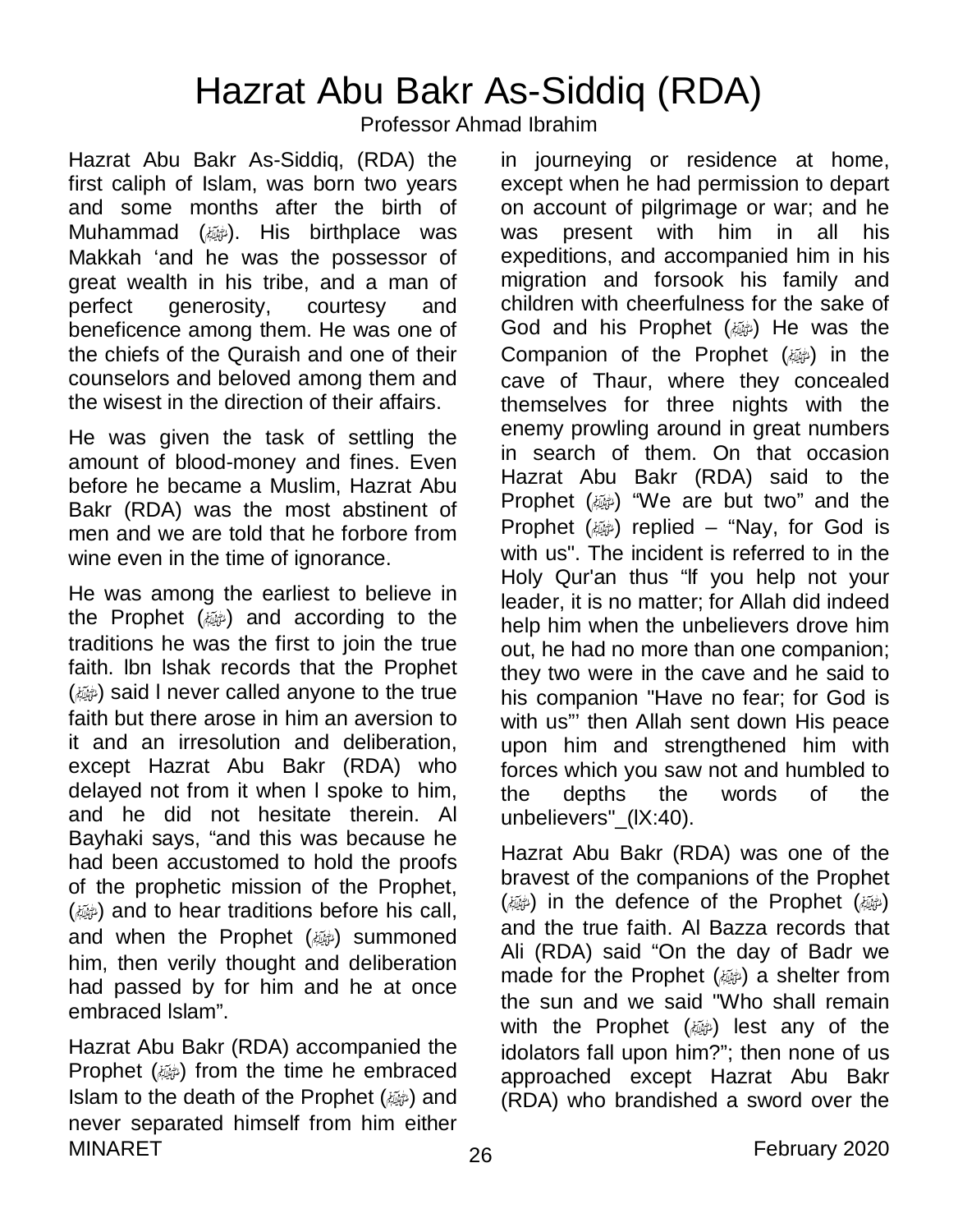head of the Prophet (صلى ); no one attacked him but he attacked him likewise and he is therefore the bravest of men". It is recorded that Ali (RDA) also said "l saw the Prophet  $(\omega)$  assaulted by the Quraish, and one threatened him and another shook him violently and they said "Thou art he who make of gods, one God" and not one of us approached except Hazrat Abu Bakr (RDA) who struck one and threatened another and pushedaside another and said "Woe unto you! will you slay one who says "My God is Allah". We are told from Ayesha, (RDA) that in the early days of Islam "when the Prophet (ﷺ) gathered the companions together there were thirty eight persons. Hazrat Abu Bakr (RDA) then entreated the Prophet (@) to declare himself openly but he said "O Abu Bakr we are only a few"; but l-lazrat Abu Bakr (RDA) did not desist from importuning the Prophet, (@) until he declared himself. The Muslims were scattered round about the mosque each among his kindred when Hazrat Abu Bakr (RDA) arose before the people preaching and he was the first who summoned the people to Allah and to his Prophet (@); then the idolators fell upon him and upon the Muslims and beat them with heavy blows about the mosque".

No sacrifice was too great in the eyes of Hazrat Abu Bakr (RDA) for the sake' of Islam. We are told that out of his considerable fortune, estimated at 40,000 dirhams, when he embraced Islam, he brought only five thousand, when he went to Medina and all of these he spent upon the manumission of slaves and in aid of Islam. According to a report from Ayesha, (RDA) he gave freedom to seven slaves all of whom had suffered persecution for

the sake of Allah. It is recorded in the traditions of Abu Daud and Tirmidhi that Umar ibn Al-Khattab (RDA) said "The Messenger of Allah commanded us to give alms and I said to myself today I will surpass Abu Bakr (RDA) if I am to surpass him on any day and I brought half of my property". Then the Prophet (<a>>said "What have you kept for your family?" I replied "The like unto that;" and Abu Bakr (RDA) came with all the property that he had and the Prophet (@) said "O Abu Bakr (RDA)! what have you kept for your family?" He replied "l have reserved for them Allah and His Prophet" (@); then I said "I shall never surpass him In anything". It is recorded that the Prophet (@) himself said "I have never been under obligation to anyone but I have requited him, save Abu Bakr (RDA), and verily he has put obligations upon me, which Allah will requite unto him on the day of resurrection and the wealth of none has availed me, as has availed me the wealth of Abu Bakr (RDA)".

The true sanctity of the life and property of Abu Bakr (RDA) lay in his conviction and belief that they belonged to the Holy Prophet  $(\omega)$  and not to him. When the Prophet (@) said, "Certainly, never did the fortune of any person benefit me as much as that of Abu Bakr (RDA)". Abu Bakr (RDA) said with tears in his eyes "O Prophet! (ﷺ) do my property and my life not belong to.you?"

Especially characteristic of Abu Bakr (RDA) was his steadfast, unshakable faith in the Prophet  $(\omega)$  which gained him the name of "As-Siddiq". It is recorded that on the morning of the lsra and Meraj of the Prophet (ﷺ) the idolaters went to Abu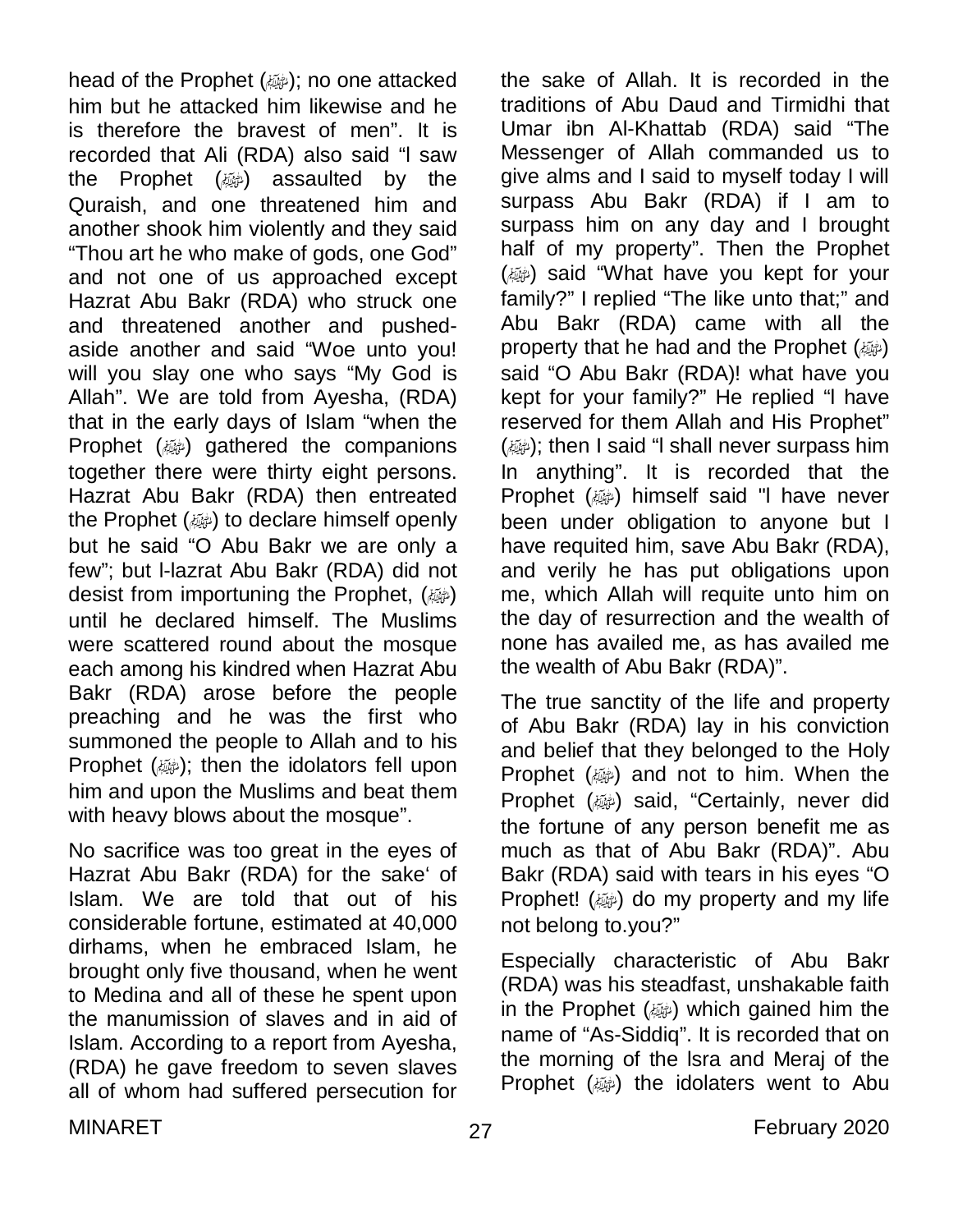Bakr (RDA) and said "What do you think of your companion, who pretends that he was borne by night to Jerusalem?" He replied "and did he say that?" They answered "yes"; then he said "Verily he has spoken the truth, and indeed I would testify to him in more than that, even to the announcement of his journey to Heaven, going in the morning and returning in the evening". Ibn lshak records that it was on this occasion that he first became known as "As-Siddiq".

Ibn Kathir says that Abu Bakr (RDA) was the best read, that is the most learned of the companions (RDA) in the Holy Qur'an, in as much as the Prophet (@) gave him precedence on the companions (RDA), as Imam in public prayers by his words "the most learned of the people in the Holy Qur'an shall be their Imam".

He was one of the companions (RDA) of the Prophet  $(\omega)$  who knew the Holy Qur'an by heart. He was skilled in the traditionary law, so that when the companions (RDA) referred to him on several occasions he came out before them, with a relation of the sayings of the Prophet (ﷺ) which he recollected and brought forward when there was necessity for it, and which they knew not; and how could it be otherwise for he was constantly in the society of the Prophet  $(\omega)$  from the beginning of his mission till his death.

He was one of the most acute minded of the companions (RDA) and the most learned of them.

He was skilled in the genealogy of the Arabs, more especially of the Quraish and in the science of the interpretation of dreams.

He was also learned in the knowledge of God and one of the most God-fearing of men. Among the proofs which point to his being the wisest of the companions (RDA), is the tradition on the truce of Hudaibiyah when Omar (RDA) enquired of the Prophet  $(\omega)$  regarding the truce and said "why should we accept dishonor in our religion?" and the Prophet  $(\omega)$ answered him: then Omar (RDA) went to Abu Bakr (RDA) and enquired of him regarding that which he had asked of the Prophet (@) and Abu Bakr (RDA) answered him with the same answer as the Prophet's exactly.

Hazrat Abu Bakr (RDA) was of a gentle character. During the reading of the Qur'an he shed tears and, as is related by Ayesha, (RDA) when he received the news that he might accompany the Prophet (<a>>  $(i)$  in his migration, he wept with joy. He was wise and sagacious and was able to understand the underlying significance of the Prophet (ﷺ) utterances and teachings.

We are told in the traditions that just before his last illness the Prophet  $(\omega)$ addressed the people and said "Allah the Holy and Most High, has given to one of his servants a choice between the world and the things which are His and that servant has chosen that which is with the Lord, God". on hearing these words, Abu Bakr (RDA) wept and said: "my ancestry male and female be your ransom". We wondered at his weeping because the Prophet (@) had spoken regarding a servant that had been given the choice, but it was the Prophet (@) himself who had been left to choose and Abu Bakr (RDA) was wiser than we were. Then the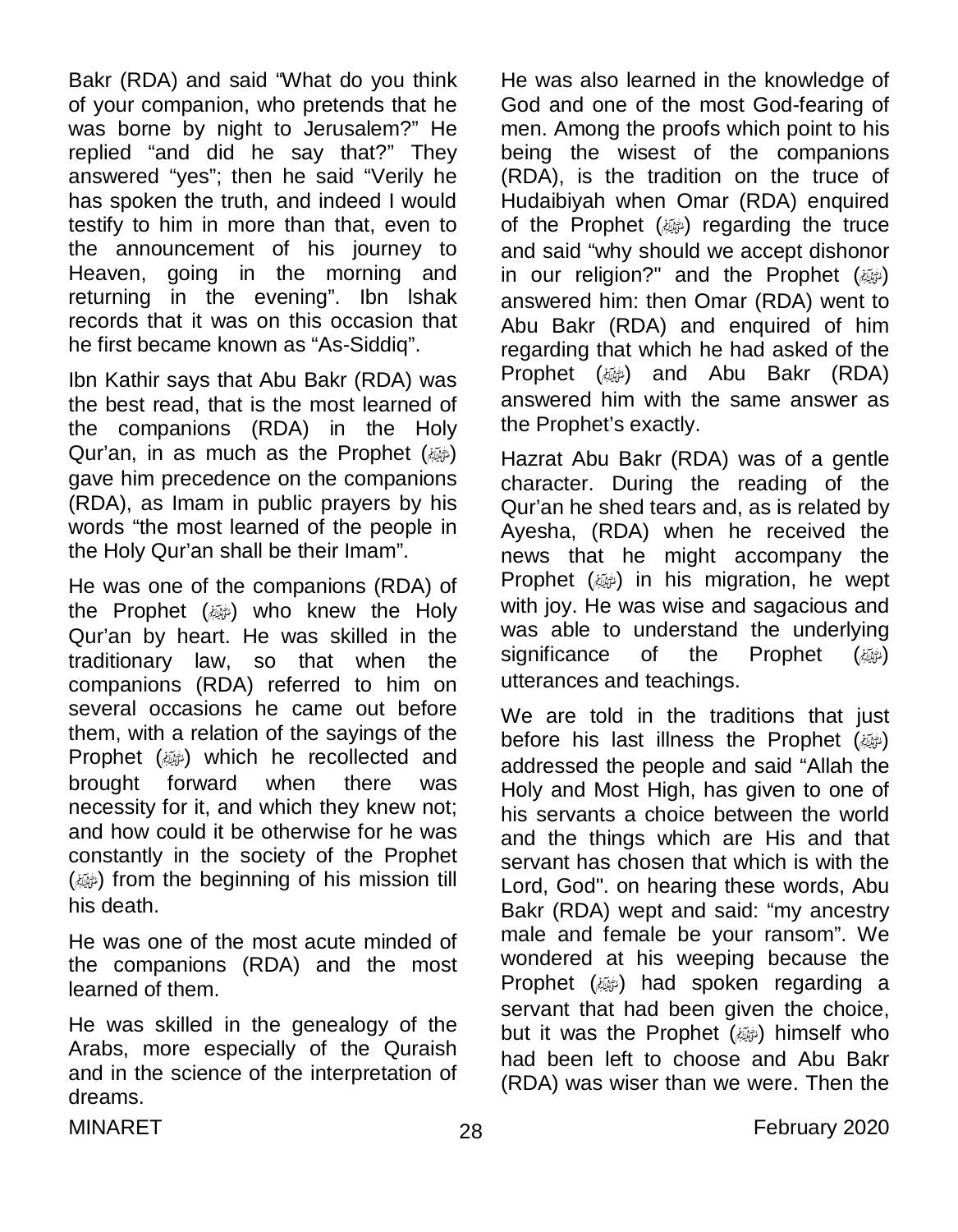Prophet (@) said "Abu Bakr (RDA) has been the most generous of men towards me, in his companionship and worldly goods, and were l to choose a friend besides my God, l would unreservedly choose Abu Bakr (RDA) but the brotherhood of Islam and its affection are sufficient for me."

When Abu Bakr (RDA) heard the news of the death of the Prophet  $(\omega)$  he went to the Prophet's (رَضِهَا house and removing sheet which covered the face of the Holy Prophet (ﷺ) he kissed the forehead and with tears pouring down his cheeks he uttered these words "May the lives of my father and mother be sacrificed to you! Sacred was your life and sacred is your death! You have tasted of the death that has been desired by Allah for you! And now you will never die", After finishing these words he covered the face of the Prophet  $(\omega)$  and came out.

At the mosque he found Umar (RDA) addressing the people thus: "The hypocrites say that the Prophet (@) has died. I swear by Allah he has not died, but has gone to Allah like Moses who had returned after an absence of 40 days in spite of the fact that the people said he was dead. In the same way our Prophet

(ﷺ) will return and cut the hands and feet of those who say that he has died"… When Abu Bakr (RDA) heard Umar (RDA) talking like this he stopped him and said "Keep silence and have control on yourself". But as Umar (RDA) did not comply, Abu Bakr (RDA) turned to the people and addressed them thus: "O people! verily whosoever worships Muhammad (ﷺ) behold! Muhammad (وَاللَّهَا is indeed dead. But whosoever worships Allah, behold! Allah is alive and will never die." Then he recited the verse from the Holy Qur'an "And Muhammad (@) is no more than a Prophet; the Prophets have already passed away before him; if he dies or is killed, will you turn back upon your heels? And whoever turns back upon his heels, he will by no means do harm to Allah in the least; and Allah will reward the grateful". The recitation of this verse startled the people, for they recollected this verse and it is recorded that Umar (RDA) stated when he heard that verse his feet began to shake and he could not remain standing on the ground but fell down, and that he was fully convinced that the Prophet  $(\omega)$  had died".

(Courtesy: The Muslim Reader)

MINARET 29 September 2020 and the contract of the contract 2020 and the February 2020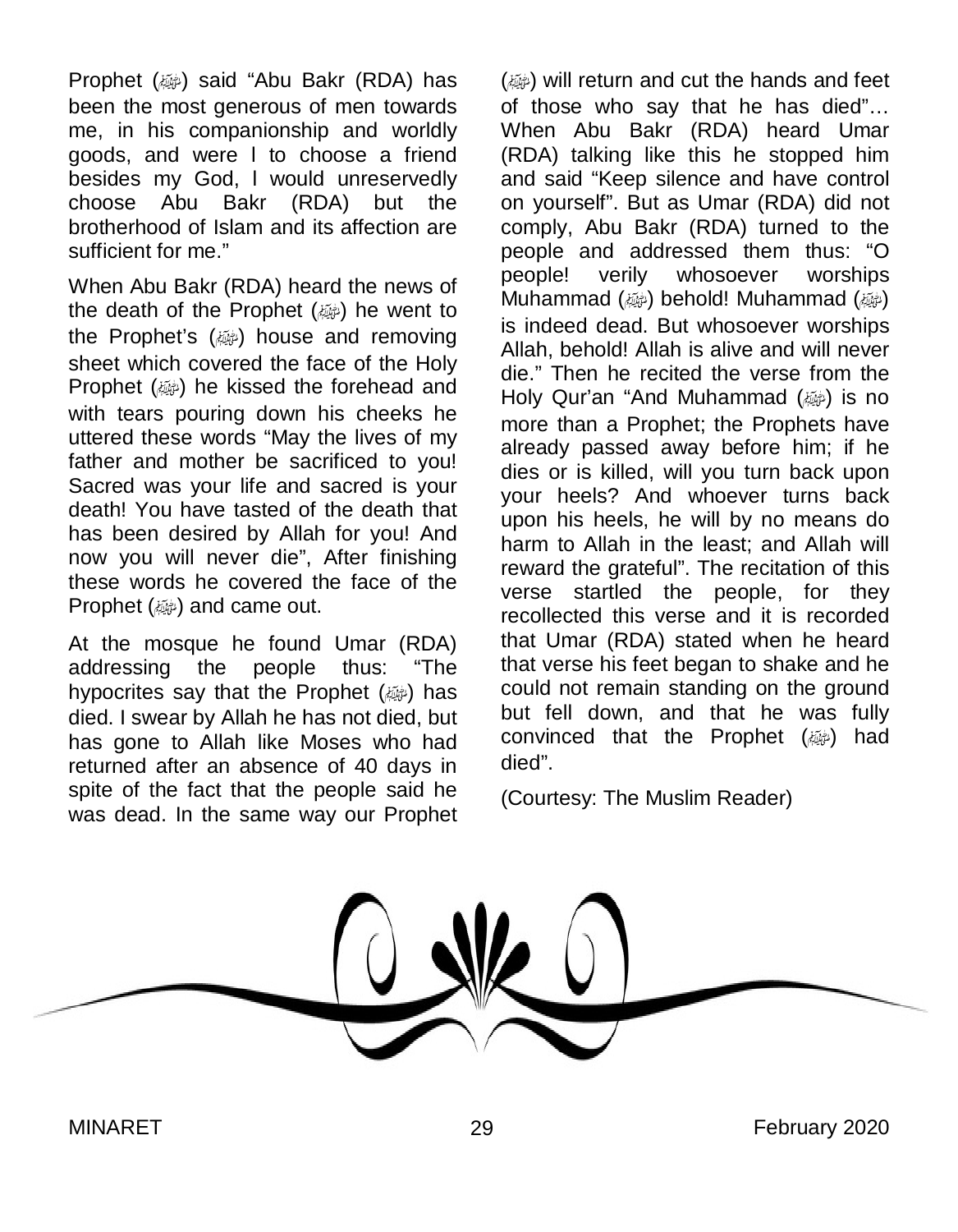اً کر ہم مغرب کی فکری غلامی ادر تہذیبی تقلید ہے۔ آ زاد ہونا جا ہتے ہیں تو ہمیں اپنے نظام تعلیم و تربیت کو اس طرح مرتب کرنا پڑے گا کہ اس سے نئی نسل ایمان کے ہتھیار ہے کے، وعدہ الٰہی پر یقین ہے اس کا دل معمور اورعشق اس طرح ہمارے تعلیمی نظام کا اصل مقصد مکمل ہوگا اور نے دسائل و غایات، ذرائع و مقاصد نیز طبعی واجباعی علوم میں یہ ایکی نسل تیار ہوگی جو نہ صرف عالم اسلام بلکہ لپوری عالم انسانیت

کرامن دسکون کے ساحل ہے ہم کنار کیا ہے۔ به سرف ایمان و یقین، وعده البی ونصرت خداوندی پریقین اور رسول ام<del>ندائیڈ</del> سے عشق ومحبت کی کرشمہ سازی تھی، آج جمیں وہ ایمان حاصل کرنے کیلئے کہیں دور جانے کی تر بہتی نظام میں مغرب کا'' قلادہ'' اپنی گردن ہے اتار کر پھینک یال و دولت، جادومنصب کی حرص دطمع ہے بالکل دور ہوں۔ دیں۔ ادر ہمیں اپنے اس قصور کا اعتراف کرنا بڑے گا کہ ہم تفریق نئے بغیر مغرب کی غلامی کا طوق اپنے گلے میں ڈال لیا۔ گی ضرورتوں اورتقاضوں کی پھیل کا فریضہ انجام دے گی۔

# **Al-Fath Al-Rabbani**

(An English Translation of 62 Sermons)

Delivered by

Hazrat Ghaus ul Azam

Sayyedna Shaikh Abdul Qadir Jilani (رحمہ الله)

Price: Rs. 60/-

Published by World Federation of Islamic Missions, Karachi.

Please contact:

**Islamic Centre, Block-B, North Nazimabad, Karachi-74700**.

Phone: 0092-21-36644156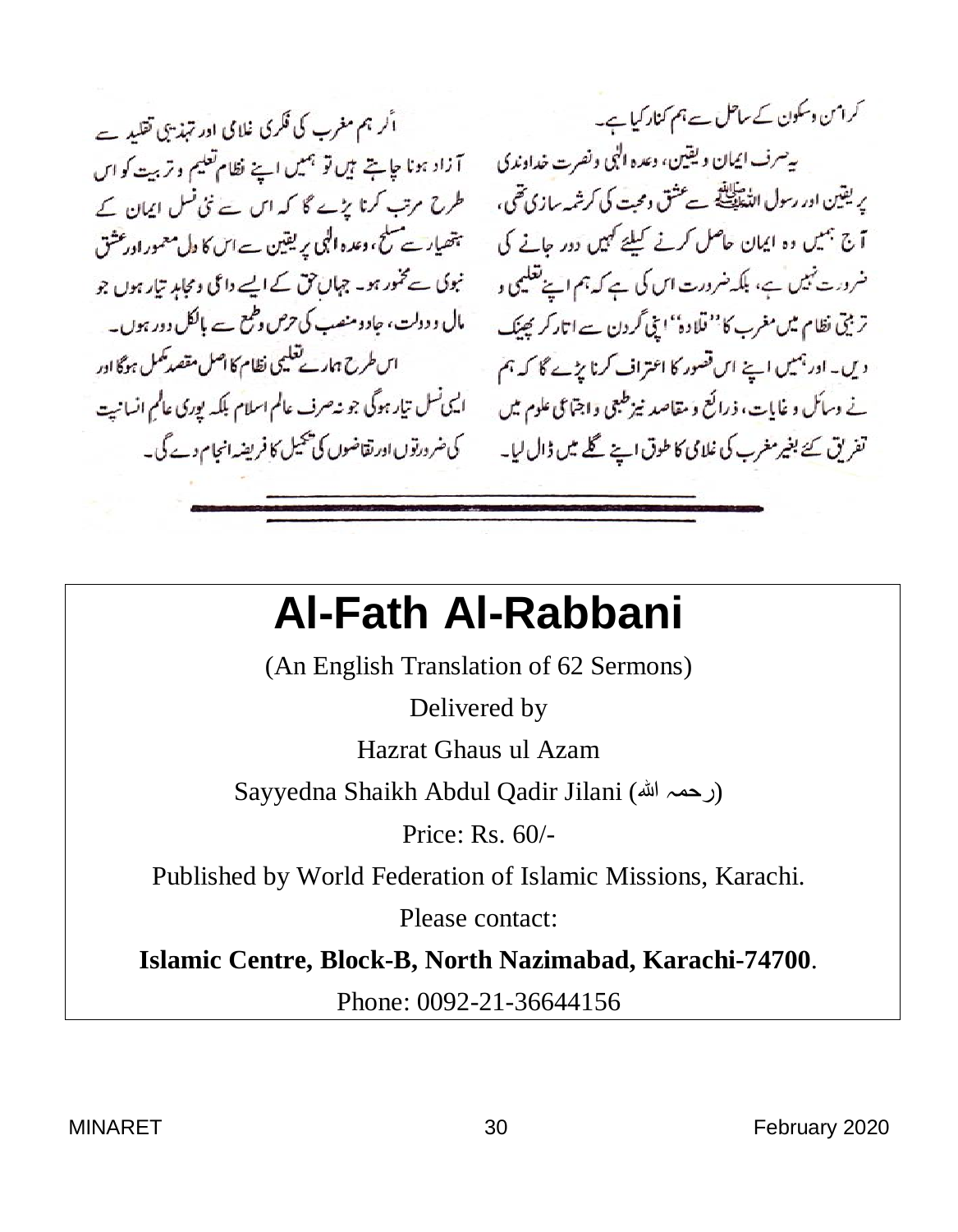مضمر انسانی عظمت کی پاہلی سے تھن آنے گے، اب اگر کوئی فریب خوردہ پیٹسوں کرے کہ پیہ رجعت پسندانہ دعوت ہے تو اس تہذیب کے پرستاروں کا حال زار دیکھ لے،عوام نہیں بلکہ دہاں کے مفکرین دمخققین کی نظر کی کیا قیمت رکھتی ہےاسے پڑھ لے۔ اب جو بھی مغرب کی اس ڈولی اور شکت کشتی پر سوار ہوگا۔ دہ ڈوب کر رہے گالہذا ہم اپنے افکار ونظریات اور نظام تعلیم وتربیت میں مغرب کی اندھی تقلید ہے آ زاد ہوکرخود اسلامی تعلیمات کی روشی میں اپنے پروگراموں اور منصوبوں کو مرتب کریں۔ایمان ہی ہماری اساس اور بنیادی سرچشمہ طاقت وقوت بے جس کی بدولت اللہ نے "کنتم خیر امة اخرجت للناس" کی نوید سنائی اور هروه نظام تعلیم وتربیت جوغیراسلامی بنیادوں پر قائم ہوگا وہ نہ بجی سے محفوظ ہوسکتا ہے اور شہ حوادث و داقعات کے مقالجے کی تاب لاسکتا ہے۔

ایمان ہی مغرب سے مقالجے کی کلید ہے

اگر ہم اس خام خیالی میں مبتلا ہیں کہ مغرب ہے مقابلہ کرنا اس کی تعلیم ادر اس کے افکار ونظریات ہے آ راستہ ہوئے بغیر ناممکن ہے تو بیٹھل فریب نفس و شیطان کے سوا کچھ نہیں ہے، بلکہ ایمان ہی مغرب سے مقالمے کی شاہ کلید ہے، ایمان ہی وہ زبردست ہتھیار ہے جس سے ہم نہ صرف زمانے کا رخ بدل سکتے ہیں بلکہ اس کی قیادت خائن د گناہگار ہاتھوں سے چین کرایے معصوم و پاک باز ہاتھوں کے حوالے کر سکتے ہیں جس نے تخت ترین حالات اور تاریخ کے بدترین موڑ پر اس کی قیادت کی ادر کشتی انسانیت کوتخت طوفانی موجوں کے تھیٹر وں سے نکال

عقيده توحيد كي كارفر مائي

عقیدۂ توحید ہی وہ حدِ فاضل ہے جومسلمانوں کو دنیا کی دیگر اقوام ہےاس طرح جدا کردیتی ہے کہ دونوں معاشرت د معیشت،طرز زندگی،اغراض و مقاصد،افکار دنظریات میں زمین و آسان کا فرق نظر آتا ہے۔ کیوں کہ مسلمان کا مقصد ادر اس کا فرض منصبی ہی ہے ہے کہ وہ انسانوں کو انسانوں کی غلامی سے نکال کر خدائے واحد کی عبادات و پرستش اور دنیا کی تھی ہے اس کی وسعت اور نداہب دادیان کےظلم و جور سے نکال کر اسلام کے عدل وانصاف میں داخل کرے اورخودکشی پرآ مادہ انسانیت کا ہاتھ پکڑ کر مادیت وشہوانیت کے دلدل ے نکال کراطاعت رب کے راچ پر ڈال دے کہ رحمتِ الٰہی خود اُنہیں ابنی آغوش میں لے لے اور ان کے اندر موجود حقیر و مادی لذتوں کو نکال کرعشق البی کا شعلہ اس طرح بجڑ کا دیا جائے اور ایمانی حلاوت و حاشی ہے اس طرح آشا کر دیا جائے کہ راحت و آرام، عیش وعشرت کے سارے اسباب ہونے کے باوجود چین دسکون سےمحرومی کا اصل راز افشاں ہوجائے۔

اس عقیدے کا تقاضا یہ ہے کہ افکار ونظریات، نصاب درس و نظام تعلیم میں پامقصد وسودمند تبدیلی، اسلامی اصول کے نفاذ كيليح نهايت خوس اور جرات منداند اقدام كيا جائے تاكداس نظام کے تحت ایک طرف نونہالان اسلام، اسلامی اصول واقدار کی عظمت ومحبت سے سرشار ہوں تو دوسری طرف ان کے دلوں میں مادی فلسفوں، نسلی بنیادوں پر کمزوروں پر جبر و تشدد، لذت پرستی سے نفرت، ساتھ ہی فاجرانہ و فاسقانہ دعودَں کی گندگی اور اس میں